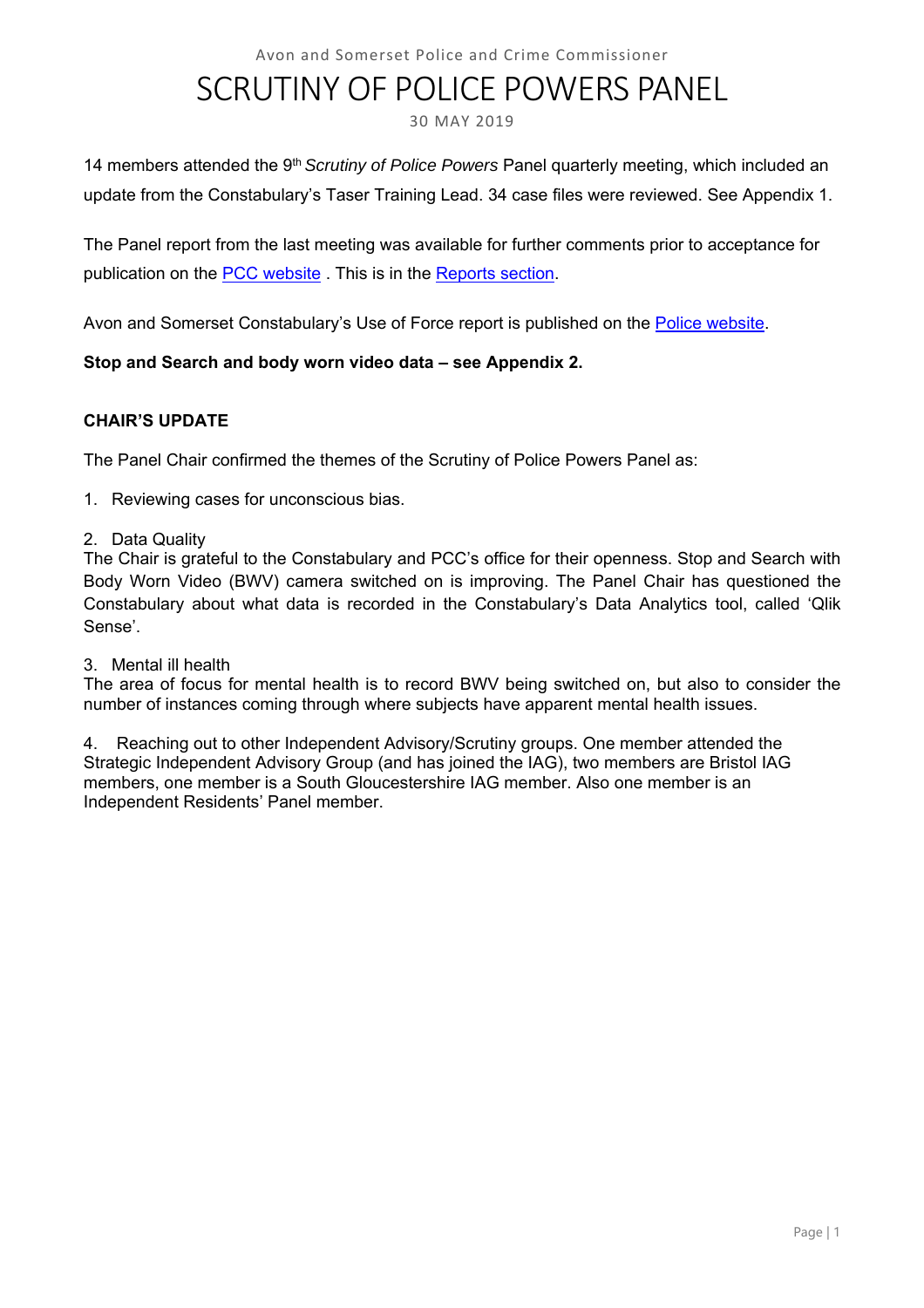#### **ACTIONS – SCRUTINY OF POLICE POWERS PANEL – 30 May 2019**

Action from the previous Panel meeting on 20 February 2019 have been completed except the following required an additional Constabulary response and have now been received:

**ACTION 2 20/2/2019 complete:** Panel request for the Constabulary to consider investing in night lights or infrared facilities so that Body Worn Video (BWV) camera footage is clearer at night/in dark situations.

#### *Constabulary response: The suggestion around night lights has been submitted for consideration.*

**ACTION 3 20/2/2019 complete:** The Panel would like an update from the Constabulary regarding the debrief to Officers, with reference to Taser case 6 feedback (20/2/2019 report page 8) and the Constabulary response.

*Constabulary Response - Debrief Note: In relation to the overdue debrief with officers regarding the previous Taser deployment this is now complete and a summary of the debrief is below:* 

*This incident was debriefed with the officer who deployed the Taser and commenced the subsequent foot chase. The male was wanted in relation to an attempt murder where weapons had been used – there was a firearms deployment regarding this vehicle due to the threat posed. We have identified a communication issue from the debrief in that this message was not clearly received by the officer – this is an area that will be reiterated to colleagues.* 

*The officer located the vehicle in company with a colleague and noted it entered a residential street. Back up was requested as a matter of urgency, however, due to the layout of the road there*  was no way to either contain it within the location or use the vehicle to block it. The officer therefore *deployed on foot to detain the driver, however, he began to make off in the vehicle – the officer tried to deploy the Taser. However, as noted this was not effective. In hindsight the officer advised he would not have used Taser again in the circumstances, however, noted that the risk posed by the subject was high and at the time deemed it justified. Again the officer reiterated they were unable to block the car in prior to this due to the lay out of the street. Following the foot-chase, the male was successfully detained without injury.* 

*The officer has reflected on the deployment and recognises the potential dangers with this course of action to deploy the Taser. I have fed this back to KW for consideration in relation to ongoing officer Taser training.* 

## **NEW ACTIONS - 30 MAY 2019**

**ACTION 1 30/5/2019 for Panel members:** Members are asked to email KP with details of any organisations who consent to receiving the Panel Report. This is with the aim of widening the Report circulation.

**ACTION 2 30/5/2019 for Panel members:** The Constabulary (ACC Cullen) offer Panel members involvement in the redesign of the webpage for Use of Force publications. The last published document (Quarter 3 for Oct-Dec 2018) has already been circulated to Panel members.

The current Use of Force Constabulary webpage is here:

https://www.avonandsomerset.police.uk/about-us/publication-scheme/what-our-priorities-are-andhow-we-are-doing/use-of-force/ .

**ACTION 3 30/5/2019 [C/Fwd]:** Panel request to Constabulary to improve the **Taser and BWV** switched on recording process. The Taser Lead Trainer states that all Taser deployments are recorded on BWV but the statistics indicate that they are not. The Panel request Taser deployment and BWV switched on figures, as for Stop and Search and BWV switched on.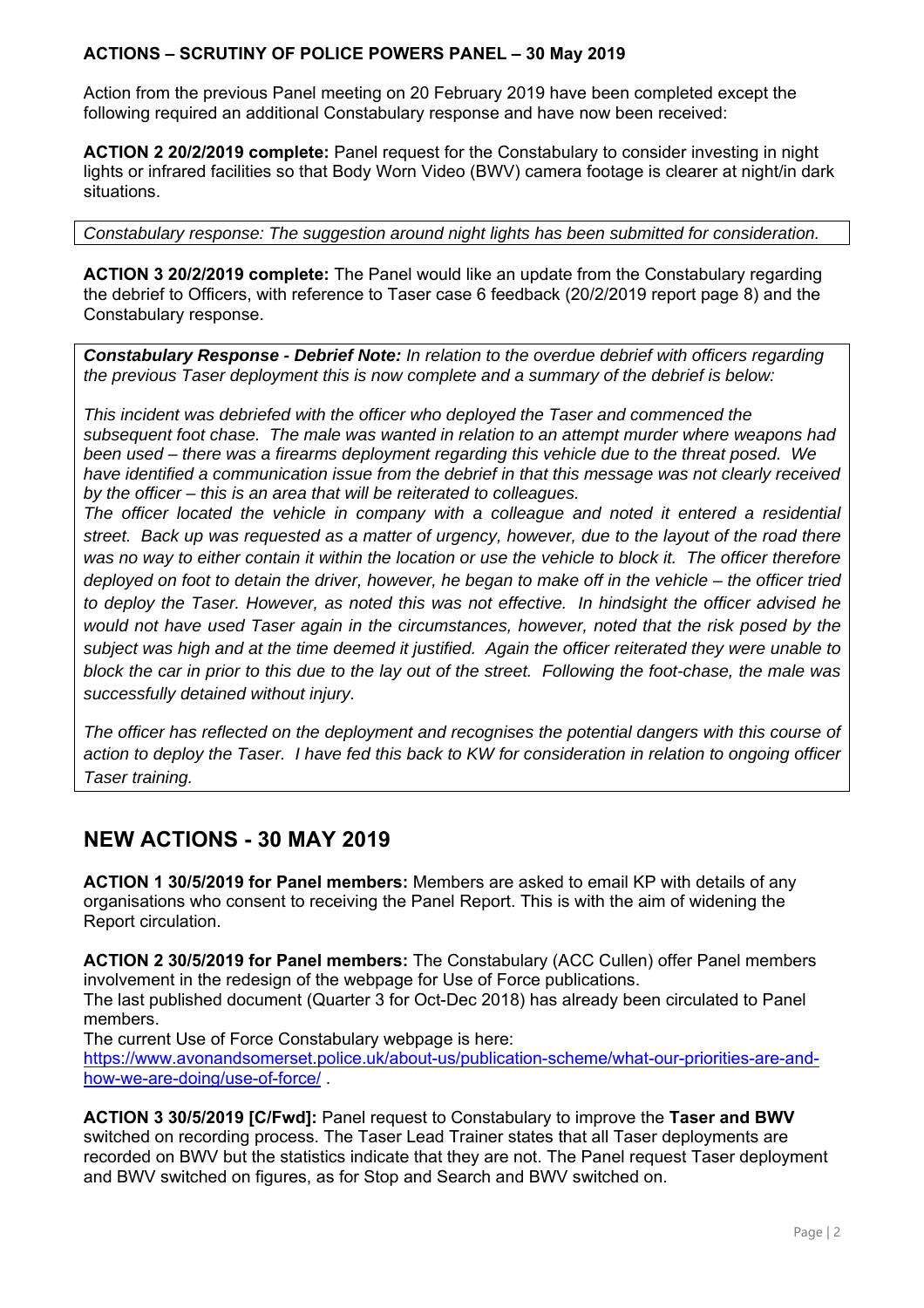Constabulary Response: This is not available at the moment in Qlik Sense (data analytics tool). Insp. Wigginton will raise this as a request for the data to be added.

**ACTION 4 30/5/2019 [complete]:** Panel recommendation to Constabulary: Continue to encourage Officers to switch on their BWV camera, switch it on early and be aware of the camera angle.

Constabulary Response: During the current roll-out of training across the Constabulary, effective use of BWV has been reiterated including: Using BWV; Turning the camera on early; Using narrative to explain to the viewer what is happening; Camera angle; and Good examples have been shown to officers during the training which have been previously identified by the panel.

The panel also reviewed the format of the report and agreed to publish the details of the cases reviewed as an appendix. See Appendix 1.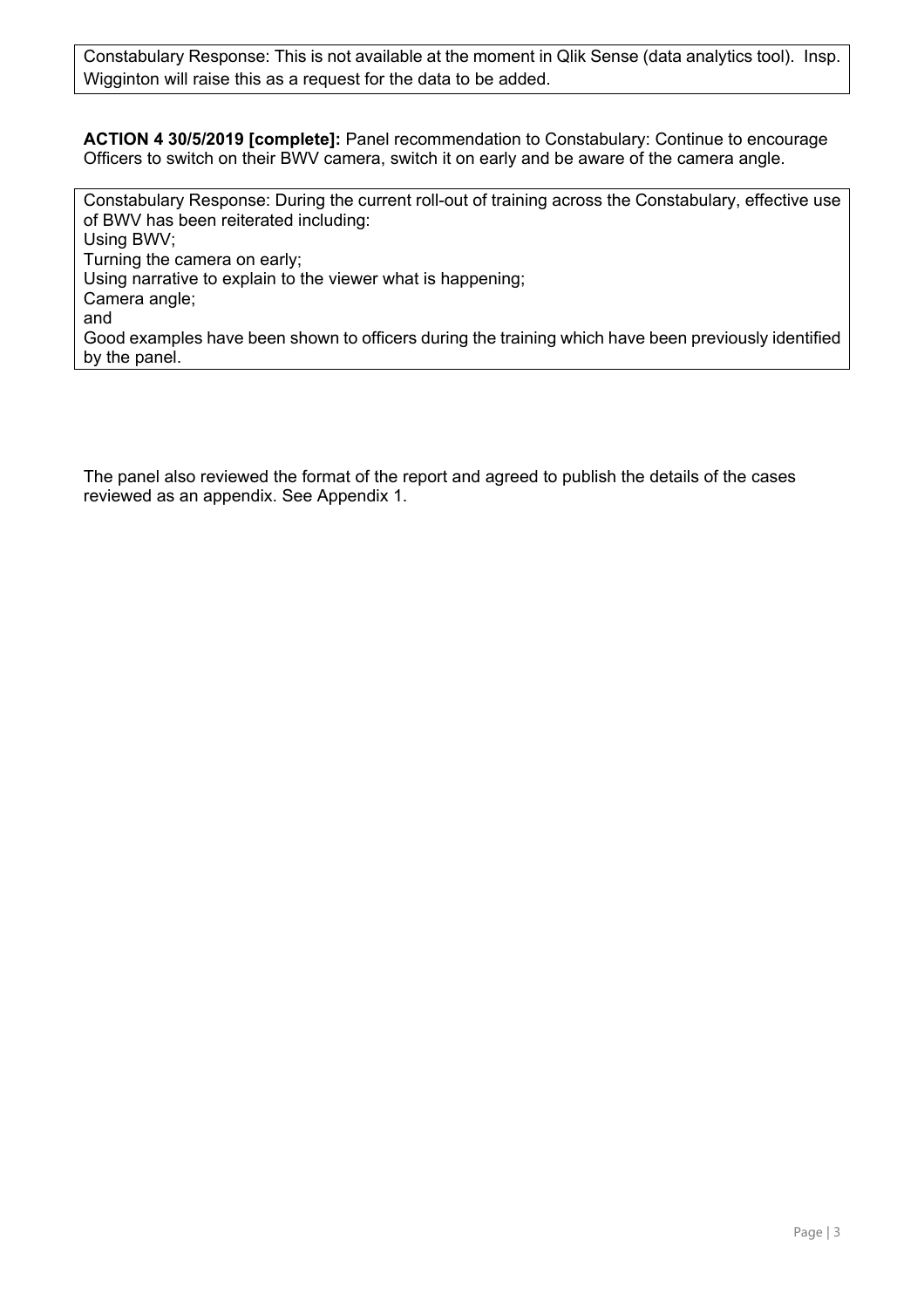# SCRUTINY OF POLICE POWERS PANEL

30 MAY 2019

## **APPENDIX 1**

#### **SUMMARY OF THE REVIEWED CASES**

#### **The Panel divided into three groups to review the cases, selected randomly.**

Randomly pre-selected Police incidents/cases were reviewed within the 3 categories of:

- 1. Taser deployment;
- 2. Spit & Bite Guard use;
- 3. Stop and Search, within the Panel-requested three sub-categories of:
	- i. an under 16 year old is searched (u16);
	- ii. more than jacket, outer garment and gloves removed (>JOG);
	- iii. the subject is Black, Asian or in an ethnic minority (BME).

Panel members reviewed the associated narrative from the Police *Niche* database and Control Room *Storm* logs, as well as the Body Worn Video (BWV) footage. Cases were selected within the time-periods of March to May 2019.

Members reviewed **34** cases within the following categories:

- Stop and Search under 16 years old (u16): **6**
- Stop and Search BME: **6**
- Stop and Search removal of more than Jacket, outer garment and gloves (>JOG): **3**
- Taser deployment: **13**
- Spit & Bite Guard use: **6**.

## **Summary of main points to highlight from this Panel meeting's case reviews Chair's sub-group 1 - Month of May Case Reviews (ICT room):**

- 7 incidents were reviewed and in general the cases were good. Recommendations particularly to 2 Officers in one case.
- However, unfortunately, 3 cases involved inappropriate language by Officers who swore and this is considered by the Panel members to be a breach of the Standards of Professional Behaviour in that firstly the Police Officers did not act with self-control and tolerance and did not treat members of the public with respect and courtesy. Secondly, the Officers behaved in a manner which discredited the Police Service and undermined public confidence. This Officer swearing and unprofessional behaviour made the interaction worse. The Officers were not even mirroring the language of the member of the public. Case 13 below refers.
- It is brilliant that BWV is being switched on early. However, angling up to the ceiling gives no visual footage. The Panel have worked hard to encourage the Constabulary leaders to ensure that Officers switch on BWV cameras. Now the Panel should work on encouraging the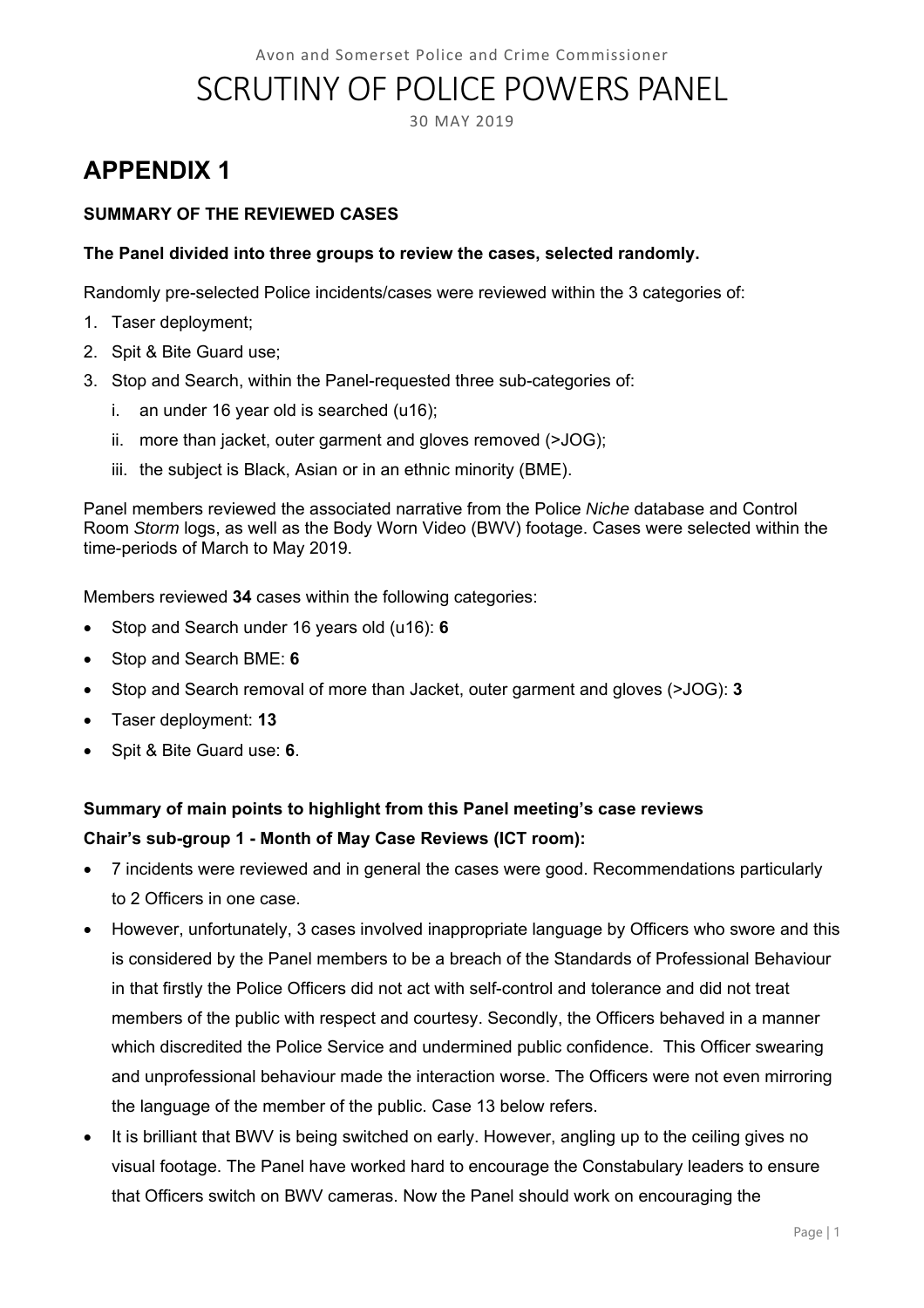Constabulary to ensure Officers are aware of the camera angle and position it most effectively.

- Police Officers attending the Panel said that they have not seen BWV footage before.
- Panel commendation to Police Officers **Stephen 4618 ALLAN** and **David 861 WHETREN** in dealing with a Domestic incident.

#### **Vice-Chair's sub-group 2 – Month of April Case Reviews (Room 6):**

- There were no exceptional cases in the 12 reviewed. That is a good thing. All straightforward.
- The UNISON representative commented during the case reviews that switching on the BWV camera earlier would have been better. The Taser Trainer has talked about muscle memory and Officers switching on their BWV in their Police Vehicle and talking through the event before arriving at the scene is considered to be best practice by Panel members.

#### **Vice-Chair's sub-group 3 – Month of March Case Reviews (Glos. room):**

- All 15 cases reviewed were straightforward and very positive. The Officers were calm.
- One case within Custody where a Spit and Bite Guard was used had extremely patient Officers: **Matt Carter** and **Karen Follows**. An exemplary example of policing. See Case 18 below.
- A lot of the cases reviewed involved people with mental ill-health.
- A Panel member highlighted vast improvements were seen in the Officers action compared to the Panel's initial reviews 2 years ago in 2017.
- Some Officers switched on their BWV cameras late into the incident. However, BWV footage was found from other Officers who had switched on their camera earlier.
- Case examples showed Officers had good welfare awareness and care for people with head injuries.
- Compliments from the Panel to Officers: **Richard 4806 Skuse; Shane 4936 Jones, Natalie 1015 Thatcher and Sam 2031 Parker** in dealing with a suicidal man. This case and BWV footage would be a very good example to be shown at future Taser training sessions.
- What is the Officer training and best practice when restraining a suspect prone on the ground? Case examples show prone and face-down, rather than on their side.

A Panel member said that despite everything being very good during the Panel meeting case review, their community are saying that it isn't good. For example a man with mental ill-health had his dog taken away and no Officers had BWV switched on. If the figures for Stop and Search and BWV switched on are 88% (April 2019) then who are the 12%? At the next Panel meeting (August 2019), Stop and Search grounds will be reviewed for incidents where there is no BWV footage.

#### **Recommendations to the Constabulary:**

 Continue to encourage Officers to switch on their BWV camera, switch it on early and be aware of the camera angle.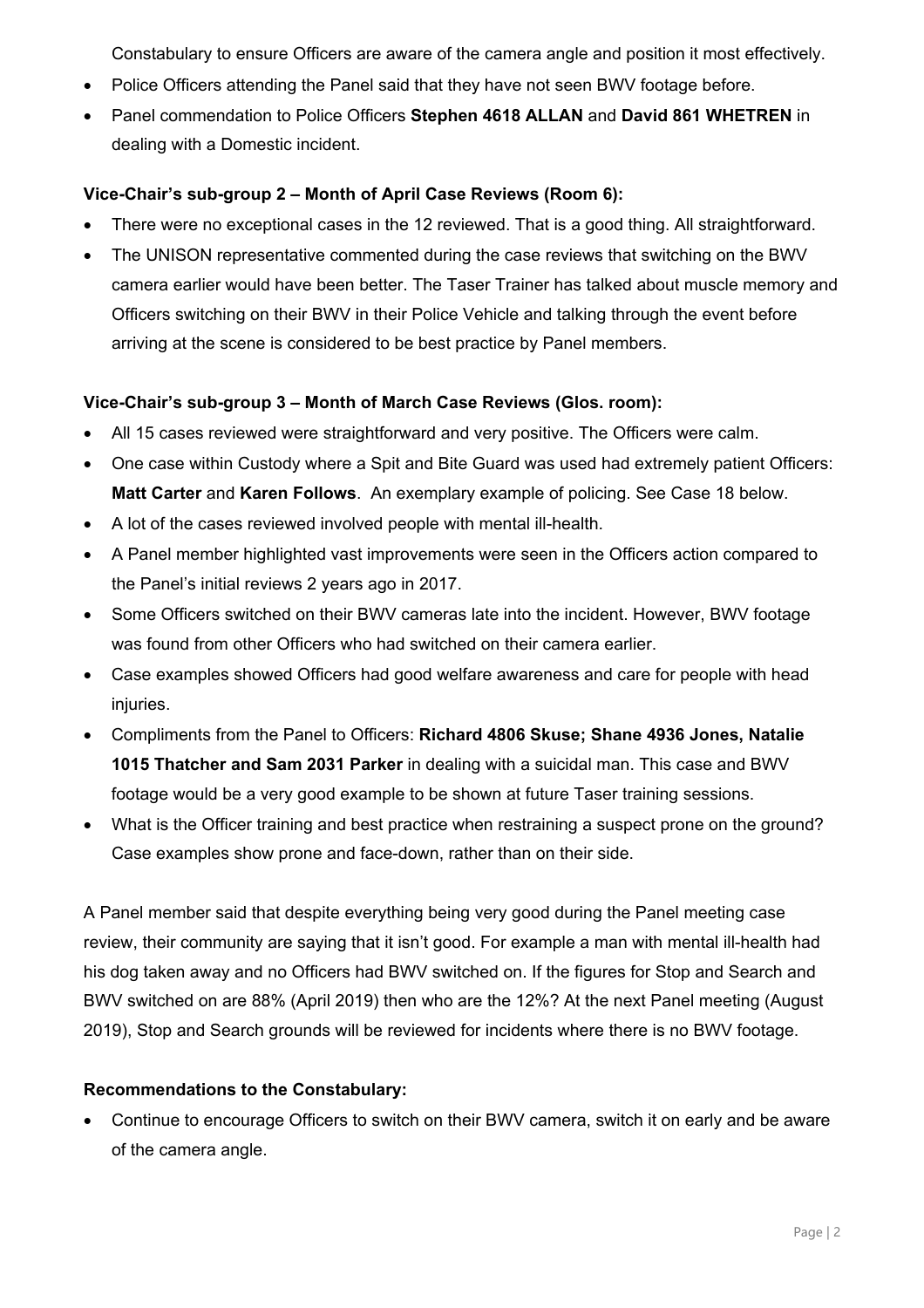#### **Stop and Search cases (15 incidents reviewed)**

**Case 1: Stop & Search, 14 year old. 12/5/2019 6.41pm Bristol Retail Park. Section 1 of Police and Criminal Evidence Act (PACE).** 

**Report of a male who made threats with a knife or gun. The male stopped - in a group of** 

**young people - matches the description given by the member of the public.** 

Stop and Search procedure followed. Male Officer is calm, polite and measured/focussed on the task and explains to the youth the chain of events. Did well to control the group with a good, forceful message by the Officer. The female Officer began a bit dismissive and unprofessional, aggressive, shouting, laughing and chewing gum, but then developed a rapport with the group. However, the BWV did not capture the actual search to the camera angle more on the assisting officer that on the subject.

**Question:** Why was the Officer chewing gum?

#### **Organisational learning points:**

Officers must be aware of the BWV camera angle and adjust it to capture the incident. Alternative wording to check a person's name is recommended, such as "Is that your full name?" and "Can you spell it for me?"

*Constabulary response: Thank you for the panel feedback in relation to this stop search. The* 

*positive comments are noted regarding the male officers initial control of the group, as well as the* 

*feedback regarding the female officers' initial approach. The comments regarding the camera angle* 

*form part of the panel's common themes and will be reiterated to officers.* 

*In relation to the officer chewing gum, whilst I understand the panel disliked this, it did not affect the* 

*officer's approach, interaction or outcome from the stop search.* 

#### **Case 2: Stop & Search, under 16 year olds. 8/5/2019 Report of a group of young males acting suspiciously. Suspected of attempted theft of a motorbike.**

A calm Officer who introduced himself to the 15 year olds, clearly explained why they had been stopped on the Street and the grounds for the Stop and Search. Good communication, engagement and interaction with the children who were compliant. BWV camera well positioned. The standard to be expected.

*Constabulary response: The panel feedback is noted with thanks and this footage will be highlighted* 

*as some good practice.* 

#### **Case 3: Stop & Search section 23 drugs. 13 year old. 27/3/2019. Easton. Officer witnesses young male exchange something with another male. When Officers approach, 2 males run away. One stopped.**

Good explanation of Stop and Search grounds. Very patient with the young male and good continual conversation throughout so that the male knew what was happening. Good communication skills. A complete body search. The boy was compliant. Outcome: Nothing found. However, one member stated that the search was very public and a bad experience for the 13 year old. Another member thought the Officer could have explained a little more as the boy was 13 years old.

**Operational policing point:** Although the Stop and Search was legitimate it was very public and the public perception and impact of the passers-by in the community can be negative.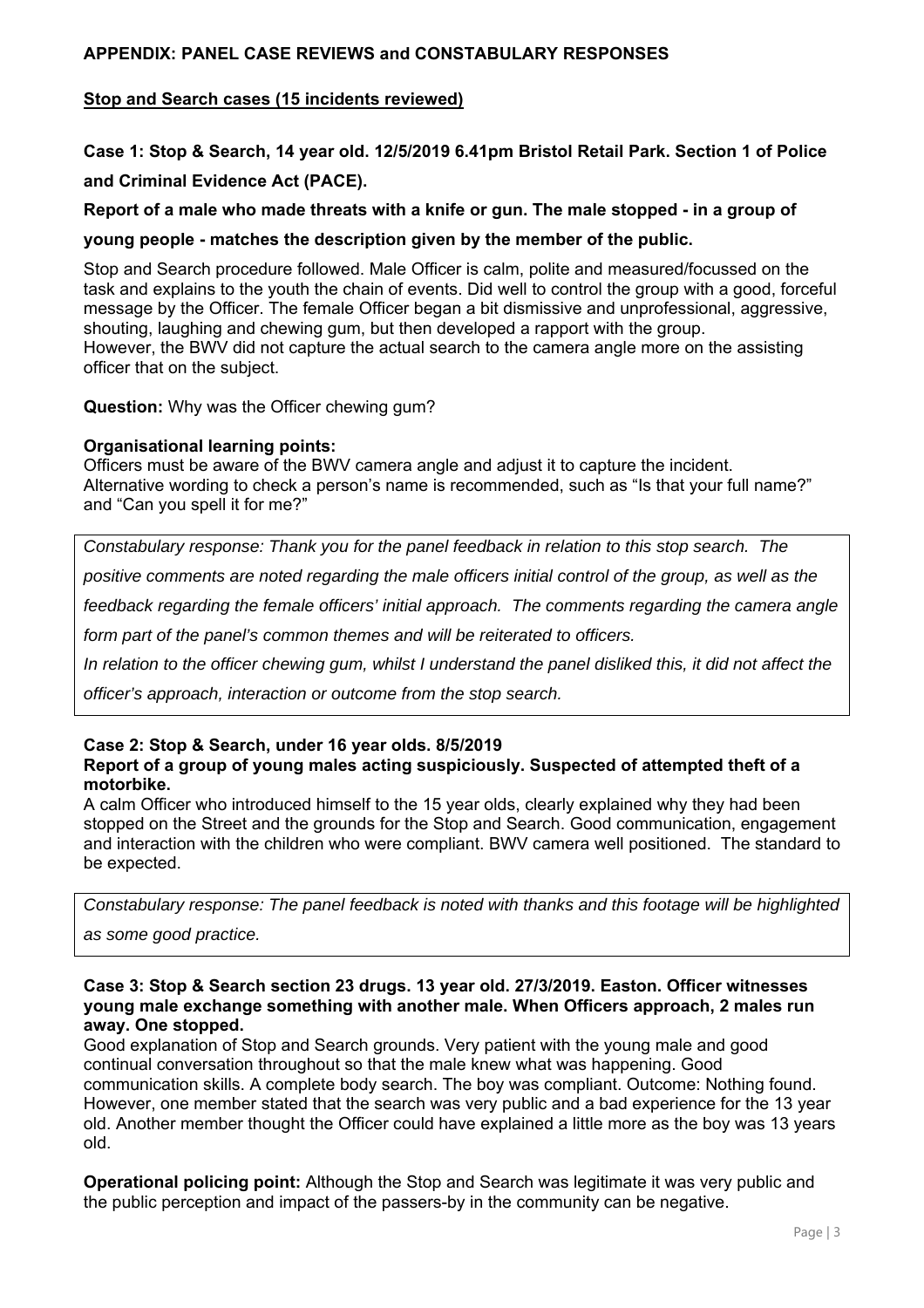*Constabulary response: Thank you for the panel feedback regarding the good communication. I have noted the view of one panel member that the search took place in a very public area. Legislation allows an officer to search the person at or nearby where they were first detained. On this occasion it was a challenging location in that the street and the surrounding streets are all residential – the officers were patient and quite discreet, concluding the search quickly. On this occasion it would have been difficult to move the stop search to another location in a proportionate way.* 

#### **Case 4: Stop & Search, 14 year old. 18/3/2019.**

**Male matched the description of a male breaking into parking machine.** 

An appropriate use of Stop and Search. The Officers are respectful and professional in their approach. The Officer is thorough in ascertaining that the 14 year old boy was a missing person from London. However, it took a while before the grounds and Stop and Search aspects are given, which is after stopping the young male and beginning the search. Fully explained after the Officer spoke to the Control room regarding another suspect. Outcome: nothing found.

*Constabulary response: The panel feedback is noted with thanks.* 

#### **Case 5: Stop & Search, under 16 year olds. 12/4/2019. Cribs Causeway. Seen by Security Staff on CCTV to damage and remove poison from a rat trap.**

An appropriate and well conducted Stop and Search of 4 males, aged 13, 14, 15 and 16. A considered approach by the calm, polite and efficient Officer who introduces himself and explains his details and the grounds/reasons for the search as well as instructions about a copy of the search record. The Officer is relaxed and establishes a good rapport with the young people. The Officer asks the boy for his name and date of birth for the record. All straightforward and no issues.

*Constabulary response: The panel feedback is noted with thanks and this footage will be highlighted as some good practice.* 

#### **Case 6: Stop & Search, under 14 year old. 6/4/2019.**

#### **11 year old girl tells her Auntie that 10 to 15 boys are waving knives in Yeovil park.**

A good example of a Stop and Search. Appropriate tone and language for the Officer relating to the teenagers. The Officer deals with the situation very well, being very patient, firm but fair, giving a warning for the future that if they are caught drinking or smoking in the children's play area then the Officer will arrest them. Names of 3 boys checked on Police system.

However, the Officer doesn't explain the right to a copy of the search record and pressed for name, date of birth and home address. This is entirely understandable and the information was given but the subjects didn't have to give this information. The Officer's persistence is admired by a Panel member.

Outcome: Nothing found.

**Operational point:** To what extent should the situation be followed up with parents / others? Is there Police capacity to do so?

Partnership working with Youth Workers and the Neighbourhood Policing Team is recommended.

*Constabulary response: Thank you for the panel feedback regarding the good communication. I* 

*note the panel comments in relation to the right to a copy of the search and officer persistence –* 

*these are both areas we are reiterating in our current stop search training.*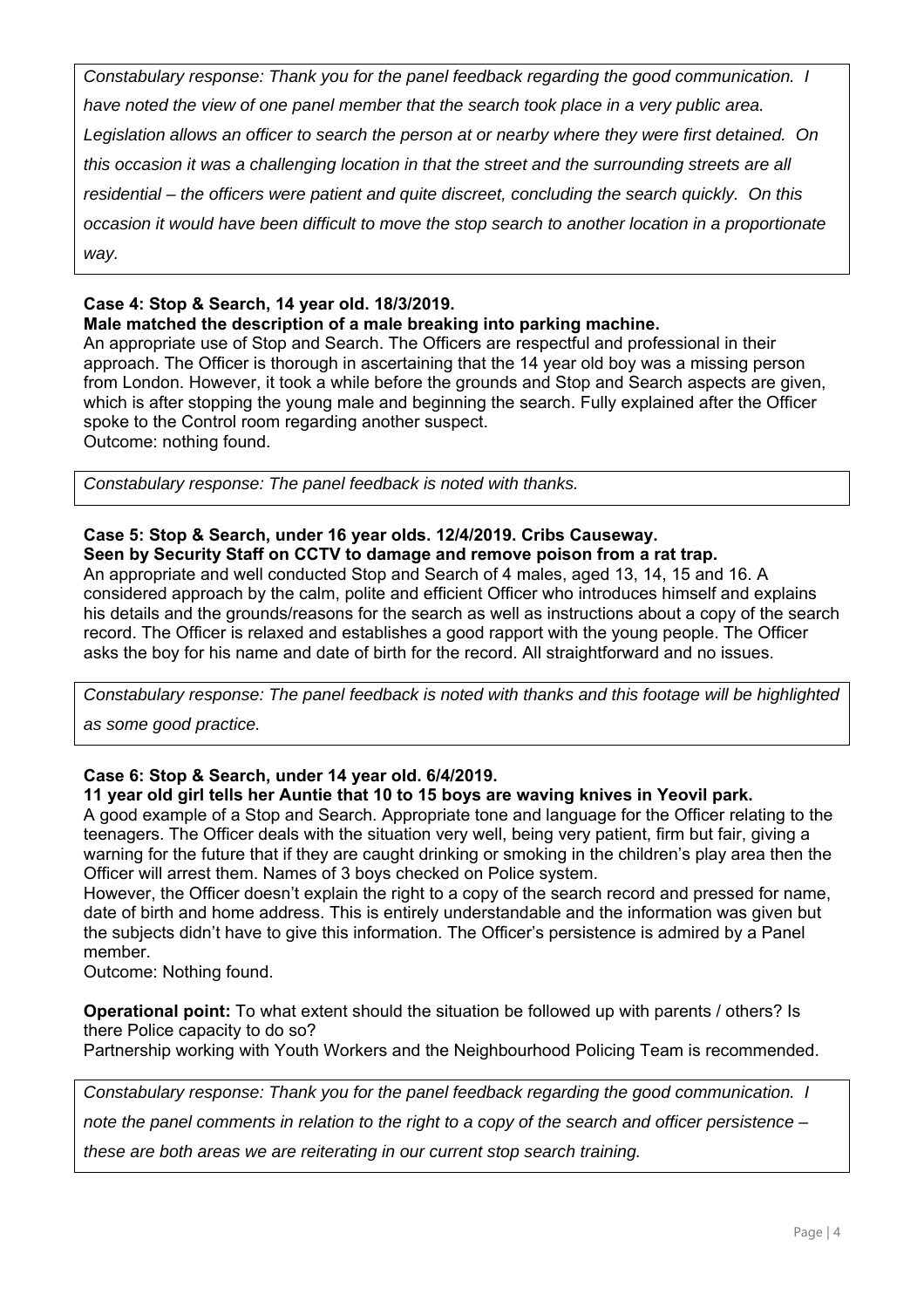*Regarding the operational questions, on this occasion nothing was found. Due to the male being juveniles, a risk assessment should be completed to establish what further referrals are needed, along with any further partnership working. This is again another area reiterated in stop search training. In this case, there were no concerns highlighted.* 

#### **Case 7 Stop & Search. BME. 9/5/2019. Chard. Section 23 drugs. Suspect identified himself. Suspected of drug dealing from the premises. A welfare check on the vulnerable people. Assisting the Safer Stronger Neighbourhood (SSN) Team.**

The lead Officer is calm and in control, confirming the BWV recording at a very early stage. The Officers are also very patient. The BWV camera angle is good. It is good to call for female Officers to search the female at the address. The Officer asks the person for their full name. All people in the house are searched.

However, the 'GOWISELY' acronym Stop and Search items are not stated for all the searches. The male subjects challenged the Officers about their PNC check and the Officer response was "We don't have to have permission." Greater earlier clarity could have deflected this response. There is no upfront information that a copy of the Stop and Search record is available. The way the people's identities were obtained seems underhand.

**Questions:** Are there any Constabulary guidelines for Stop and Search of people with disabilities or appear ill?

**Organisational point:** The GOWISELY acronym items should be stated for all Stop and Searches.

*Constabulary response: The panel comments are noted around the calm approach and good use of BWV. Regarding the operational points, these areas are covered and reiterated in the current stop search training roll out. GOWISELY must be stated for stop searches and this will be fed back in this case. In relation to stop searches of people with disabilities, anyone searched should be treated with dignity and respect for their individual needs. Officers should try to understand the disability and take it into account during the search.* 

#### **Case 8: Stop & Search. BME & 14 years old. 13/5/2019. Suspect pointed out by a member of the public following threats of using a knife against the female. Male (known to female) also seen damaging a vehicle with spray paint. Arrest for section 5 (insulting words and behaviour) Public Order offence.**

BWV is only 2 minutes long and there is not enough footage information to comment. 2 Member comments: Case pre-selection should ensure that viewing is suitable and equipment is good for viewing.

*Constabulary response: Thank you for the panel comments regarding adequate length of BWV and reiteration of case pre-selection. We will make efforts to improve this for future panels.* 

#### **Case 9: Stop & Search. BME. 9/5/2019. Bristol**

#### **Report of a group of Somali males fighting. Weapons mentioned. Agitated male. Taser authority granted. Arrest.**

The Officer explains well to the male why he is being stopped and searched and the wider reason of knife crime prevention. Although force is used the Officer is patient and explains why he is using force and if the male complies then it can go much easier. Good use of force. Good welfare in avoiding any injury when the Officer reminds the other Officer to be careful of the male's head on the pavement/kerb when restraining him. A difficult and potentially volatile situation, dealt with well. However, there is not much solid information and a distorted story by the member of the public calling the Police.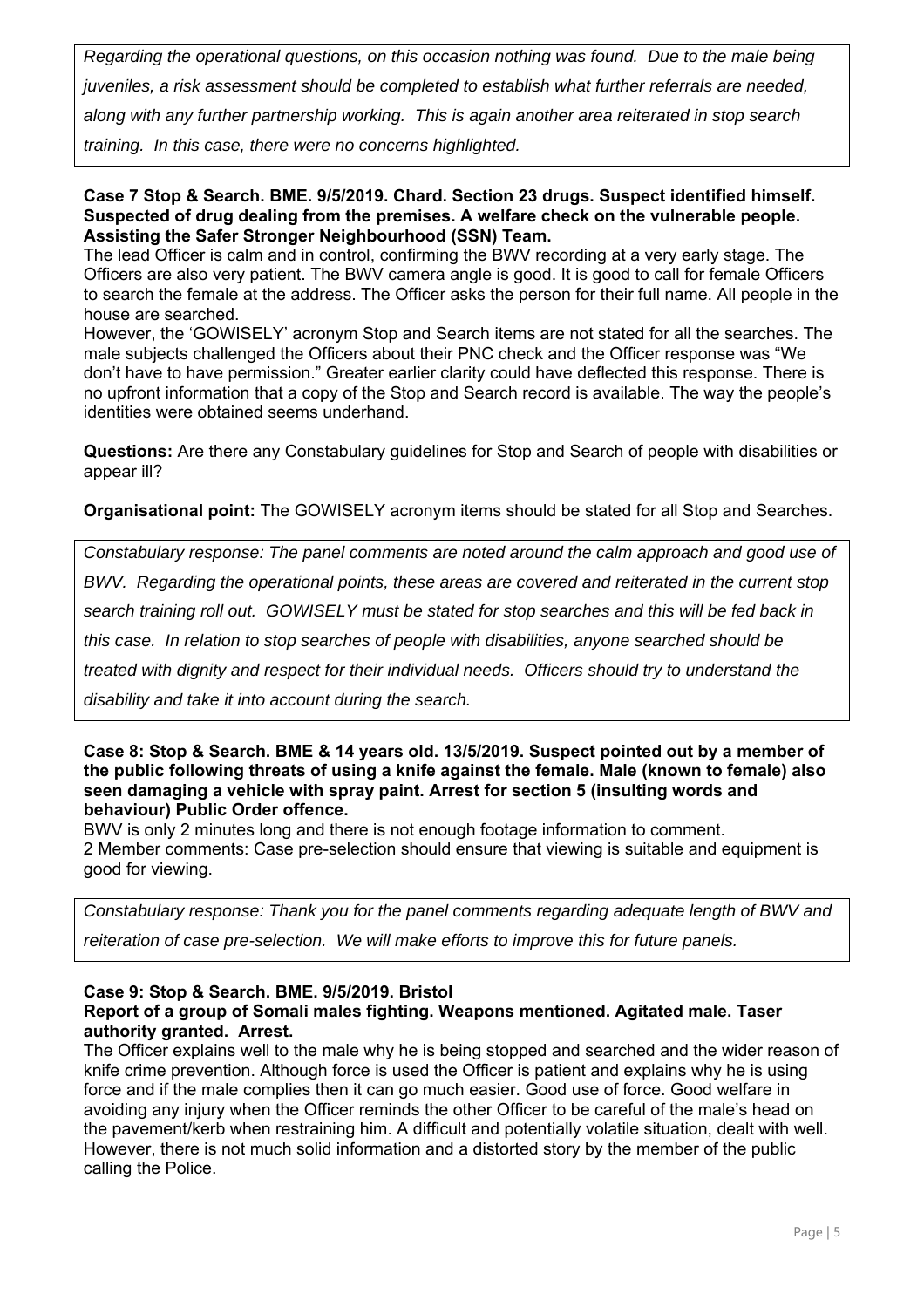*Constabulary response: The panel comments are noted about good use of force and restraint. I agree that the officer remains calm in the circumstances and this incident is well handled. I will feed this back to the officer.* 

#### **Case 10: Stop & Search. BME. 31/3/2019. Bristol. Public Order incident. 2 males stopped on suspected blood cited in the area.**

Officers are quite polite, explaining the reason for the stop and search due to knife crime and blood found at the scene of the incident. Grounds explained and a good, appropriate stop and search. Receipt given of the Search.

Outcome: Nothing was found.

*Constabulary response: Thank you for the positive panel comments in relation to this stop search.* 

#### **Case 11: Stop and Search. BME. 27/4/2019.**

**Information that a vehicle was involved in a domestic incident. Vehicle linked to a theft 10 days earlier.** 

GOWISELY used. Otherwise the BWV footage is poor and the audio level is too low.

*Constabulary response: The panel comments are noted regarding the BWV footage and this forms* 

*part of the common themes which form part of the current training roll out.* 

#### **Case 12: Stop and Search. BME. 3/4/2019.**

#### **Vehicle stop. No lights so pulled over. Cannabis use suspected due to smell and demeanour of driver.**

The Officer is polite and respectful. Grounds for the search are stated. The driver is drug-swiped and it is positive. A good example of a Stop and Search. Was the person BME?

*Constabulary response: Thank you for the panel comments and positive outcome and recognised* 

*as a good example. I can confirm the person searched was BME.* 

#### **Case 13: Stop and Search. >JOG. 2/5/2019.**

A smell of cannabis and drugs items in the room. A scuffle takes place but none of this is recorded. On viewing the first footage it emerged that there was a Taser deployment, PAVA used and an arrest and then the Stop and Search. The Panel decided to view the entire incident.

There is good use of the BWV and an explanation given for the BWV filming in the Police van where the search takes place. The subject is made safe in the van. The Stop and Search grounds are not known from the BWV footage. Officer assaulted. The female Officer is considered to be brave, she is isolated and clearly threatened/intimidated but the poor Officer conduct is not acceptable. Backup from a large number of Officers arrives fairly swiftly.

The Tasered person is put I the recovery position. Other Officers are talking to neighbours. However, the female Officer's response is poor, shouting and swearing. Poor information is being presented. BWV switched on late, only after the Taser is fired, although members understand it was an escalating situation. The female Officers is swearing and calls the subject an idiot. She is injured and a bit distressed but she is considered to be aggravating the situation and escalating the anger of the suspect. Other Officers are swearing: "give me you f'ing hand". The bad language is not conducive to maintaining a calm situation.

The BWV camera angle is poor.

3 members thought the use of force was appropriate, one said not and one was unsure about dragging the subject across the road.

**Organisational learning actions:** The Panel members disapprove and express dissatisfaction with the poor conduct and breach of Standards of Professional Behaviour of the Officer swearing and shouting. See summary of points above. Also, the priority of BWV being switched on is low and poor. This is for Officer protection (as well as for others).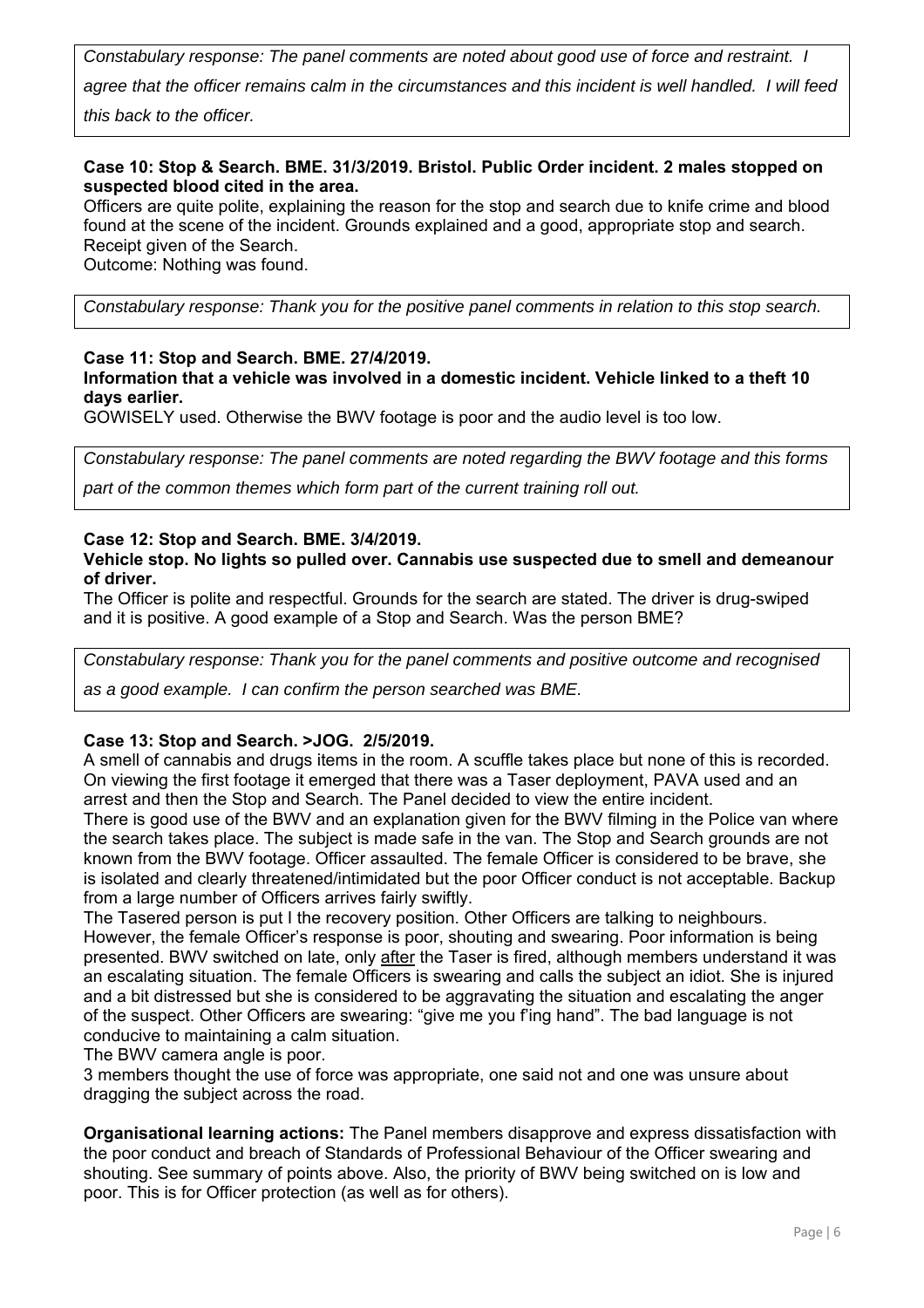*Constabulary response: Thank you to the panel for the feedback in relation to this case. This is an extremely challenging situation for the officers to deal with and I have read and understood the concerns from the panel.* 

*I have reviewed the circumstances of this case and to add context, officers attended the location in relation to a wanted male. Upon arrival, officers noticed the smell of cannabis along with various drug paraphernalia, so commenced a search. The subject featured in the video physically barged past the officers and when one of the officers took hold of his leg, he stamped on and kicked out at officers. Another officer jumped on his back in an attempt to detain him. However, he dragged both officers along and shrugged the officer off. The Taser was subsequently deployed bringing the subject to the ground where he was handcuffed. At this point, the officer is seen in the video to call for back up – the subject continues to ignore the officer and offer resistance, while she explains he needed to remain where he was until support arrived. The subject calls her an "idiot" to which she replies "you're the idiot" – She does not swear at this point and, while it would of course not be preferable to call the subject an "idiot", the officer is clearly in a highly stressed volatile situation along with being injured and out of breath from the scuffle.* 

*Shortly after this, the male subject surges to his feet and pulls free from the officer dragging her to the ground breaking free and fleeing from the location again. At this point the officer does swear, albeit not to the subject, before running after the male – it transpires that during this second altercation the subject has ripped the officers nail from her finger and she is bleeding. The subject is detained a short distance away. The male also later spits at officers transporting him to custody. One of our values is learning and it is important to listen to feedback from the panel in order to develop staff and learn - I note that some panel members are unhappy with the conduct of the officer. It must be noted that the female officer in this case is subject to repeated violence from a volatile male subject, causing high levels of physical stress, exhaustion and injury. I note the panel do not feel this helped to "maintain" a calm situation, however, it must be noted that this was an already highly escalated situation where the male had posed, and continued to pose a high risk in order to escape lawful custody. Whilst I have noted the view of the panel, on this occasion I do not feel the officers actions were unreasonable in the circumstances.* 

#### **Case 14: Stop and Search. >JOG. 16/4/2019. Chard.**

**Reports of 4 black males having broken into the address. 4 males found by Police in the flat. Suspected cuckooing (drug dealing from a vulnerable person's home). Search for items relating to the offence. Intelligence: Males previously found with knives.** 

A well conducted search by the Officer who was in control. Clear information given of why the Police are there and what is going to happen. The Officer is non-confrontational, patient, polite, orderly, with a fair but firm manner, keeping the situation calm. GOWISELY Stop and Search items followed. The Officers carrying out the search are thorough and respectful of the subjects. Safeguarding issues regarding the vulnerable adult living at the flat and him inviting the others into his home (cuckooing).

*Constabulary response: Thank you for the panel comments in relation to this stop search, with positive comments in relation to the officer approach.*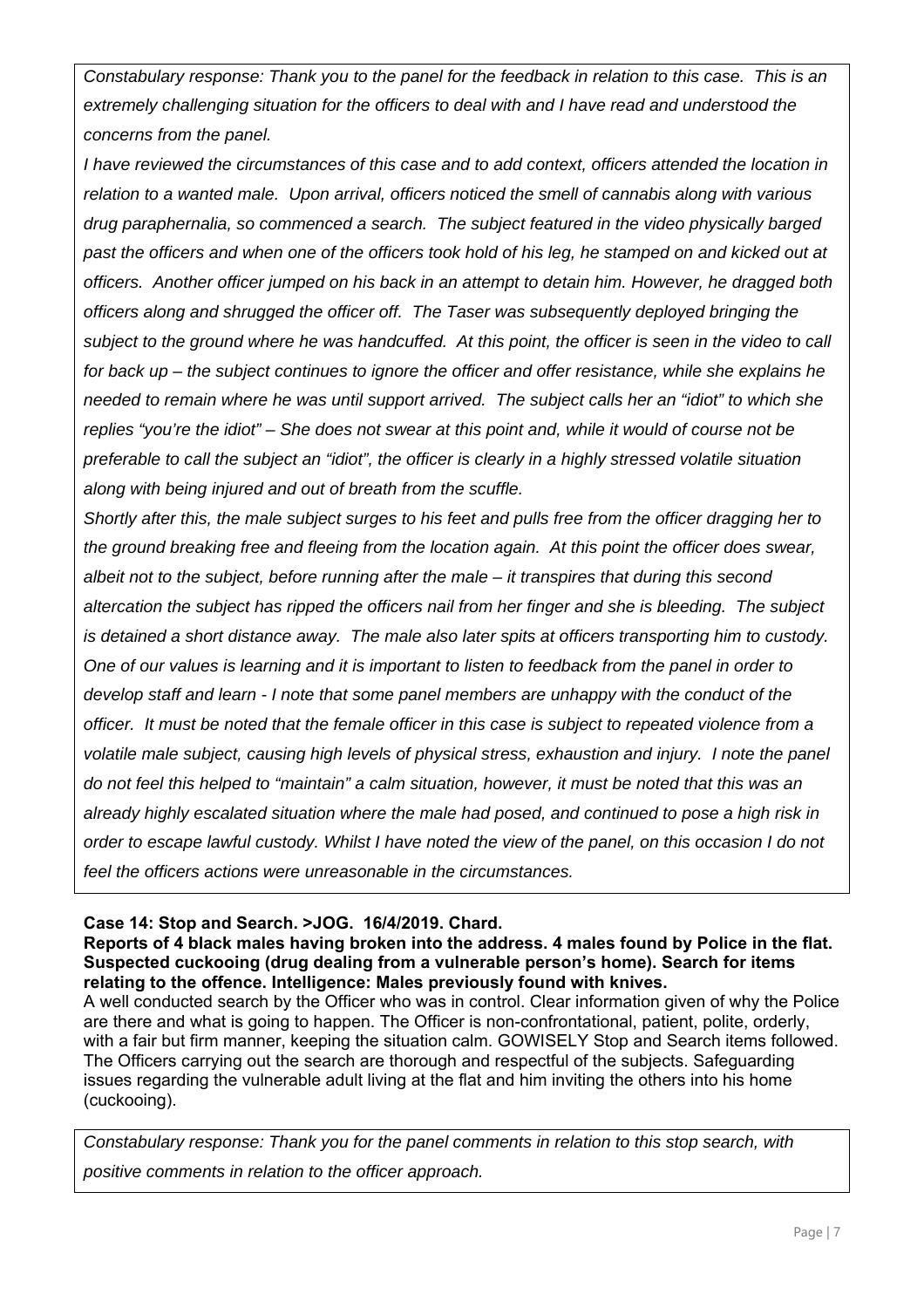#### **Case 15: Stop & Search. >JOG. 16/3/2019. Weston-super-Mare.**

**A member of the public points out a suspect and showed Police images of suspect male interacting with people behind a van and who is reported as regularly dealing from that location, producing items from his socks.** 

Good use of Stop and Search and BWV. Officers very polite and respectful, explains what is happening and asks if the male is happy to be searched at the location. Hand cuffed in case he runs off. Outcome is successful. Drugs are found.

However, one panel member noted a negative comment that the search location is very public. The wind means the initial BWV sound quality is poor.

**Question:** Why are handcuffs used when the subject is compliant? Should the Officer use gloves when searching the person?

*Constabulary response: I have noted the panel's positive comments in relation to the polite approach from the officers and good use of stop search. Whilst the search took place in a public location, the detainee confirmed he was happy to be searched there. There is no requirement for officers to use gloves, although this is good practice. Handcuffs should only be utilised when this is justified – on this occasion the officer confirms these were applied to prevent escape, and prevent him from harming officers.*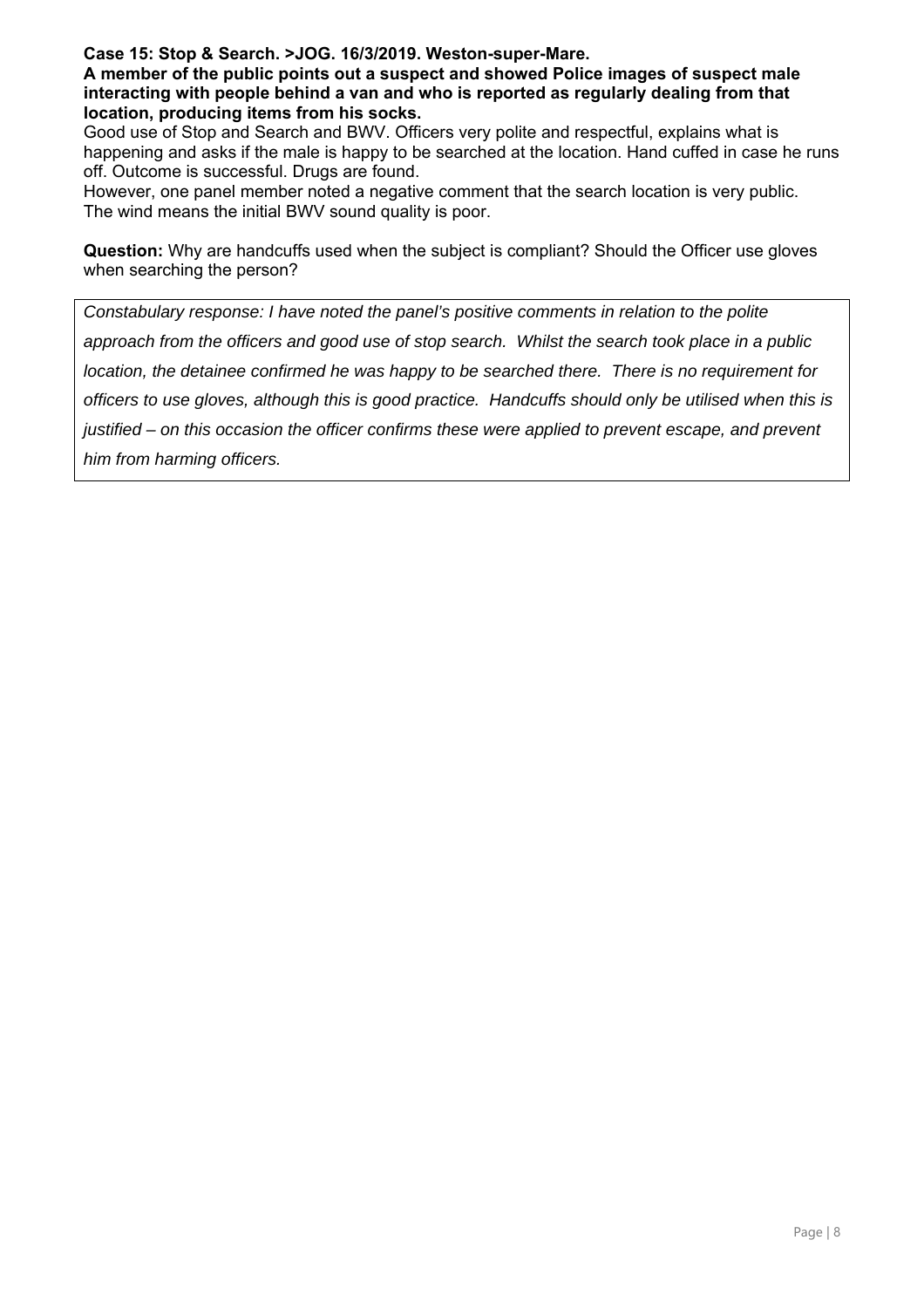#### **Spit and Bite Guard use (6 cases reviewed)**

#### **Case 16: Spit & Bite Guard use. 8/3/2019.**

A good number of Officer BWV recordings of the incident, to get a more complete picture, for more accurate scrutiny. A female subject is face down on the ground, very distressed and appears to be in pain. The Officer reports spitting by the female subject who has heightened arousal. It is appropriate to use the Spit Guard as the subject is spitting. Considerable restraint is needed. An Officer had been punched in the nose. Other Officers are calm and interact well with on-lookers who have to be moved away.

However, of concern to the Panel members is that another female Officer is quite verbally aggravating. A very negative, dismissive comment by one Officer who has been hit saying she can't understand the man's English. There is no lead Officer and it appears chaotic. Could the Officers have controlled the situation sooner? There are a large number of Officers, too many, making it appear chaotic and disorganised. Some Officers appear to be standing around doing nothing. Police cars are blocking the road. The incident prior to the spit guard use is not recorded on BWV so the switch on of the camera is late.

#### **Organisational points:**

Officer saying "I can't understand you English" is used dismissively. It is disrespectful and not warranted and all Panel member state that the Police behaviour is NOT free from any stereotyping or assumptions.

Members question whether the spit guard use and full restraint face down is needed? Why both?

*Constabulary response: Thank you for the panel comments in relation to this volatile situation. I note the feedback around the perceived lack of controlling the situation with no lead officer – the Sergeant was present at the scene. However, this Sergeant has since retired from the service so we are unable to explore this further. Since this incident, crowd management is an area we have reiterated as part of continuous professional development for staff and supervisors. In relation to the organisational points, I agree that the officer comment was unnecessarily dismissive and this will be fed back through the officer's supervisor. In relation to the use of spit guard as well as restraint, this does not seem excessive in view of the violence offered by the female subject including punching the officer and spitting.* 

#### **Case 17: Spit & Bite Guard use. 11/3/2019.**

**Officers are called to Fromeside, a bespoke nurse-staffed residence for mentally ill people.**  After the male subject spits at an Officer there is good use of the Spit Guard (when the Officer manages to put it on the male). The Police stand back and lots of time is allowed for the nurse to calm the male down. The nurse keeps talking with the male patient, advising on breath-regulation techniques. An Officer's gloved hand pushes the male's face sideways when he is on the ground being restrained by 4 Police Officers. A member questions why 4 Officers are necessary in the confined hospital/residence environment where staff would be present. The Officer's hand remaining over the male's nose and mouth area until the Spit Guard is applied. Time is given for the patient to recover after the Officers' restraint, which is actioned in a way that needs as little force as possible.

However, a member is not comfortable with the Police Officers being very quick to take the restraining action and with no initial conversation with the patient who is very fearful of the spit Guard and is coughing. The whole process leads the male to have a panic attack which the Officers don't seem to realise. The Officer says "You can breath through that easily".

**Organisational learning point:** Possibly an Officer learning opportunity in recognising a panic attack starting, mental ill health awareness and how to calm down a patient. Also consideration of communication before action plus training on restraint. Was the number of Officers proportionate for the incident?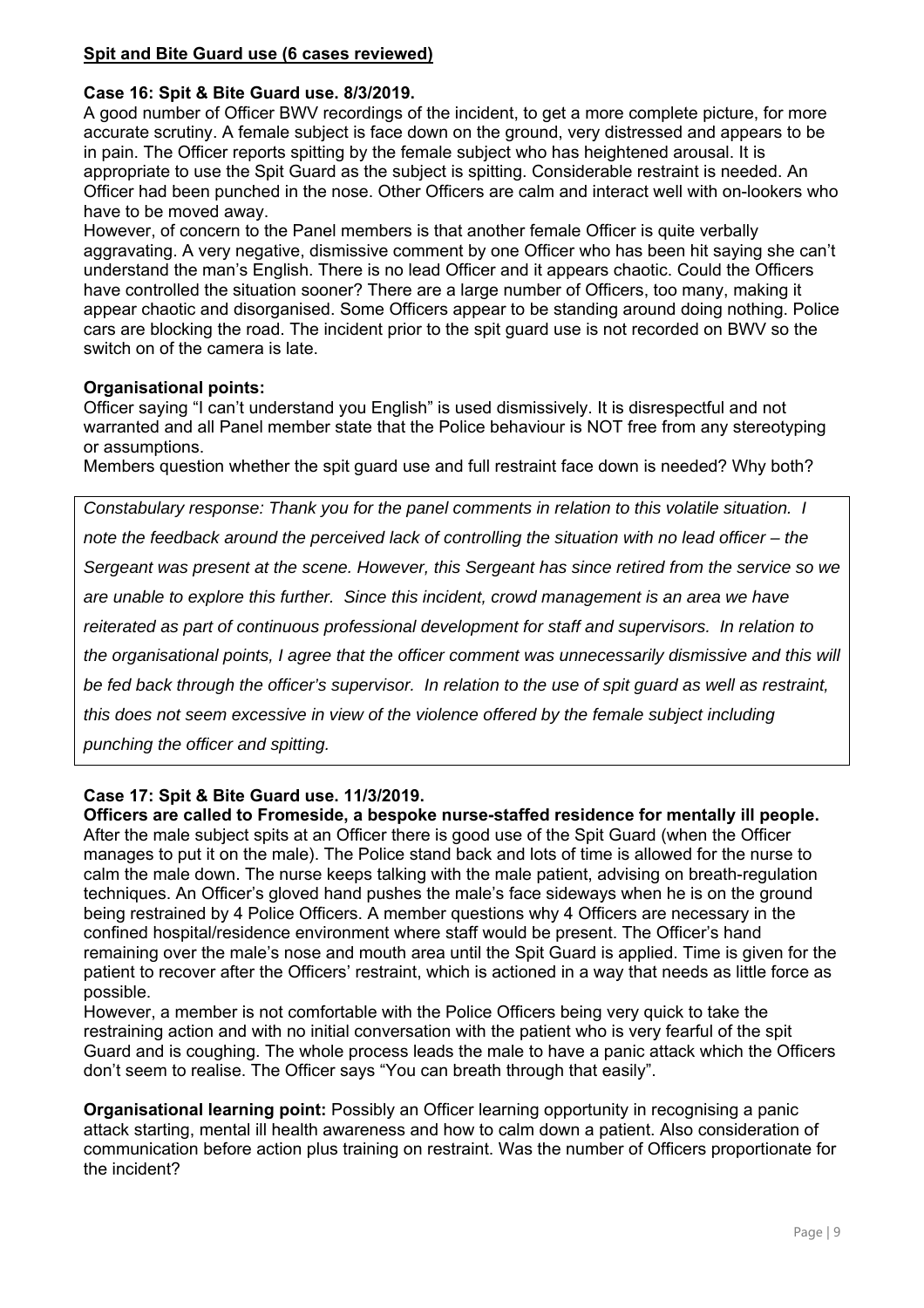*Constabulary response: Thank you for the panel comments and recognition of officers' patience and awareness of allowing time to calm the patient. I note the panel comments in relation to whether 4 officers are necessary – often utilising more officers can reduce the amount of force needed to restrain someone and in this instance, does not seem excessive. Although the panel state the officers were quick to take restraining action, communication had proved unsuccessful by staff, followed by officers. The male was offering violence kicking shields and assaulted officers. Mental health training is continuing to be rolled out and mental health tactical leads are being identified across the force to increase knowledge and learning in this area.* 

#### **Case 18: A Patchway Custody Unit booking-in. Spit Guard use. 25/3/2019.**

A male being taken into Custody from a Police van. Threats to spit. Good use of the Spit guard as soon as spitting is threatened. Commendations to **Officer Matt CARTER** who is very good at dealing with the situation, calmly encouraging the male to come out of the Police van voluntarily. The Officer is very patient, explains that he is recording and points out the BWV cameras. The Officer also explains why the BWV camera is being used and when the recording will be removed. **Karen FOLLOWS** is also excellent, being very reassuring and speaking in a calm, encouraging voice. The male detainee says "I'll knock you all out". Very professional way of dealing sensitively with the male with mental ill-health and the Officers are empathetic. A good example of policing. See Summary points above.

However, two members are concerned about the detainee being prone, face-down on a plastic mattress, although he is awake and talking.

*Constabulary response: The panel comments are noted including the good work recognised for the officers. This will be recognised and fed back to the officers.* 

#### **Case 19: Spit & Bite Guard use. 13/3/2019. A male is found with a screwdriver.**

The male is being transported by the Officers by Police car. Good and appropriate use of the Spit guard after the male threats to spit at the Officer three times and the male is also very verbally aggressive and abusive. The male is warned not to spit and that the Spit Guard would be used but the male continued to threat the Police Officers. The Officer explains why the Spit Guard is used. The Officer kept talking to the male to help the situation, explaining their actions throughout. The Officer also complied with the man's request to stop squeezing.

One Panel member was concerned about the limited space in the car and that the situation could have escalated.

*Constabulary response: Thank you for the panel comments and positive views regarding the Police* 

*action and communication. There is limited space in vehicles and officers conduct a dynamic risk* 

*assessment when assessing an appropriate vehicle to transport detainees.* 

#### **Case 20: Spit & Bite Guard use. 6/4/2019.**

Officers are assisting Firearms Officers to make an arrest regarding drugs. Officers are taking the arrested male to the Police car and the male is confrontational, making threats and taunting and then spits at the Officers. The Officers hold the male to the roof of the car and he is handcuffed. The Officers are firm, fair and polite. It is appropriate use of the Spit Guard, properly put on, and appropriate use of force given the aggressive behaviour of the male subject. Compliments from the Panel members to the Officer for remaining professional throughout the incident.

*Constabulary response: Thank you for the panel comments and positive feedback. I agree that the officers remain professionalism throughout the incident.*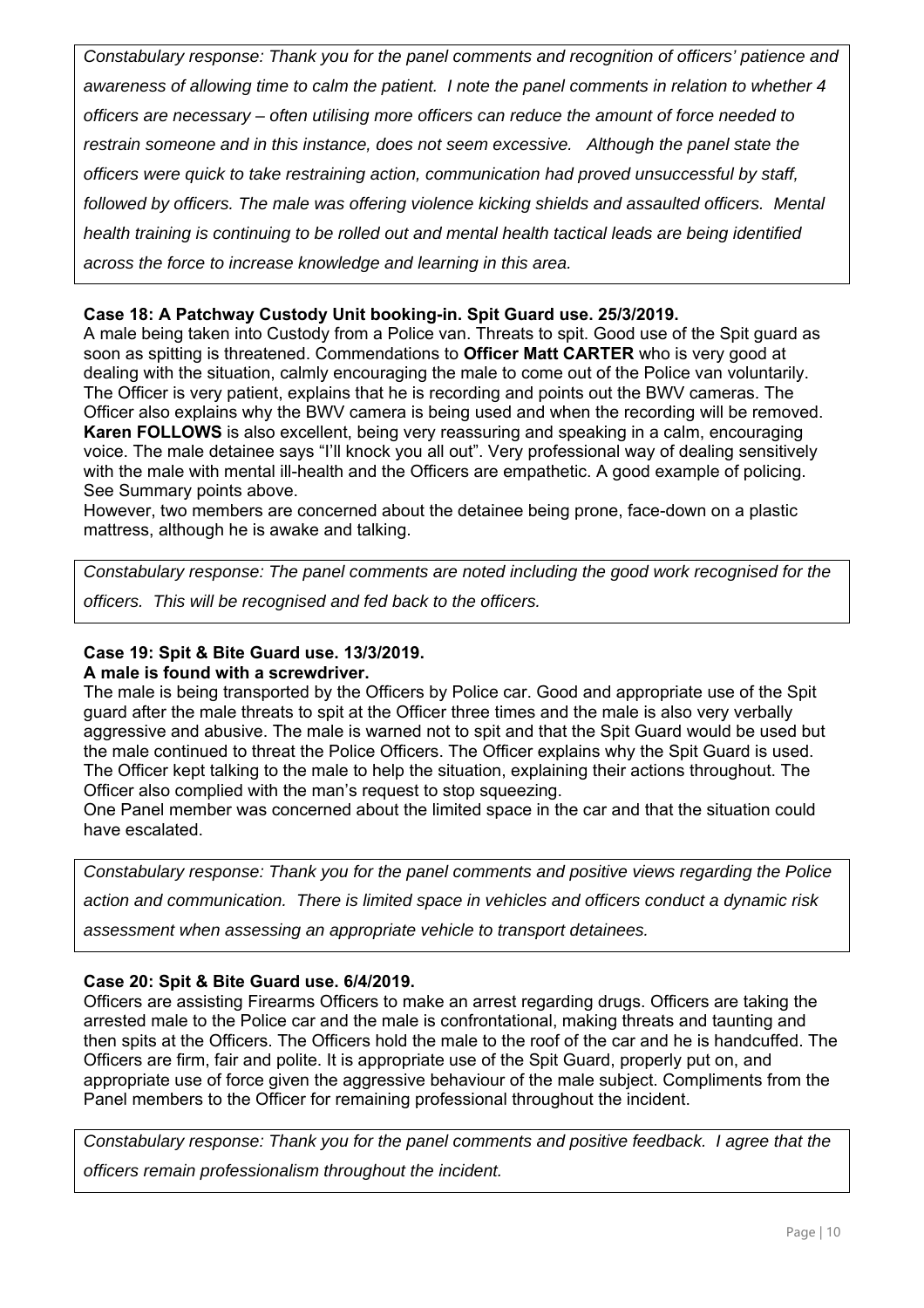#### **Case 21: Spit & Bite Guard use. 1/4/2019.**

**A man is very distressed, aggressive and agitated, with self-harm cut leg injuries and possibly intoxicated. The male is detained under section 135 of the Mental Health Act.**  The female Officer takes the lead in trying to calm the male down and keeps referring to other Officers and Ambulance staff to ensure everyone agrees with the plan to detain the man, restrain him and transport him in the Ambulance. Advice taken from medics. Restraint only occurs in order to protect the male. The male bites the Officer in the Ambulance whist restrained. The female Officer remains in control, uses appropriate language and the male seems to respond more to her than others. The Spit and Bite Guard is justified and appropriately used, which is only after the male spits at the Doctor at the Hospital rather than after spitting at the Officer.

However, the Panel members' concern is the length of time – 20 minutes – that the male is lying prone, face/chest down, although it is with the medics approval. One member states that the spit and bite guard is put on with no warning given and put on despite the doctor/medic implying that it wasn't necessary. The male was already restrained.

**Organisational learning point:** Is there any Officer learning/awareness that the detained male should be put on his side as soon as possible, rather than being restrained face down?

*Constabulary response: I note the panel comments with views around appropriate use of force taken. During regular officer personal protective equipment training, positional asphyxia awareness is reiterated regularly and efforts should be made to place detainees on their side as soon as possible. In relation to this particular incident, the suspect is on a soft padded bed which reduces the impact of this, and he is subject to ongoing medical care and attention throughout. This is continued to be reiterated throughout training. The spit guard was applied to the male as he was spitting, however, I note the panel states the doctor implied this wasn't necessary.*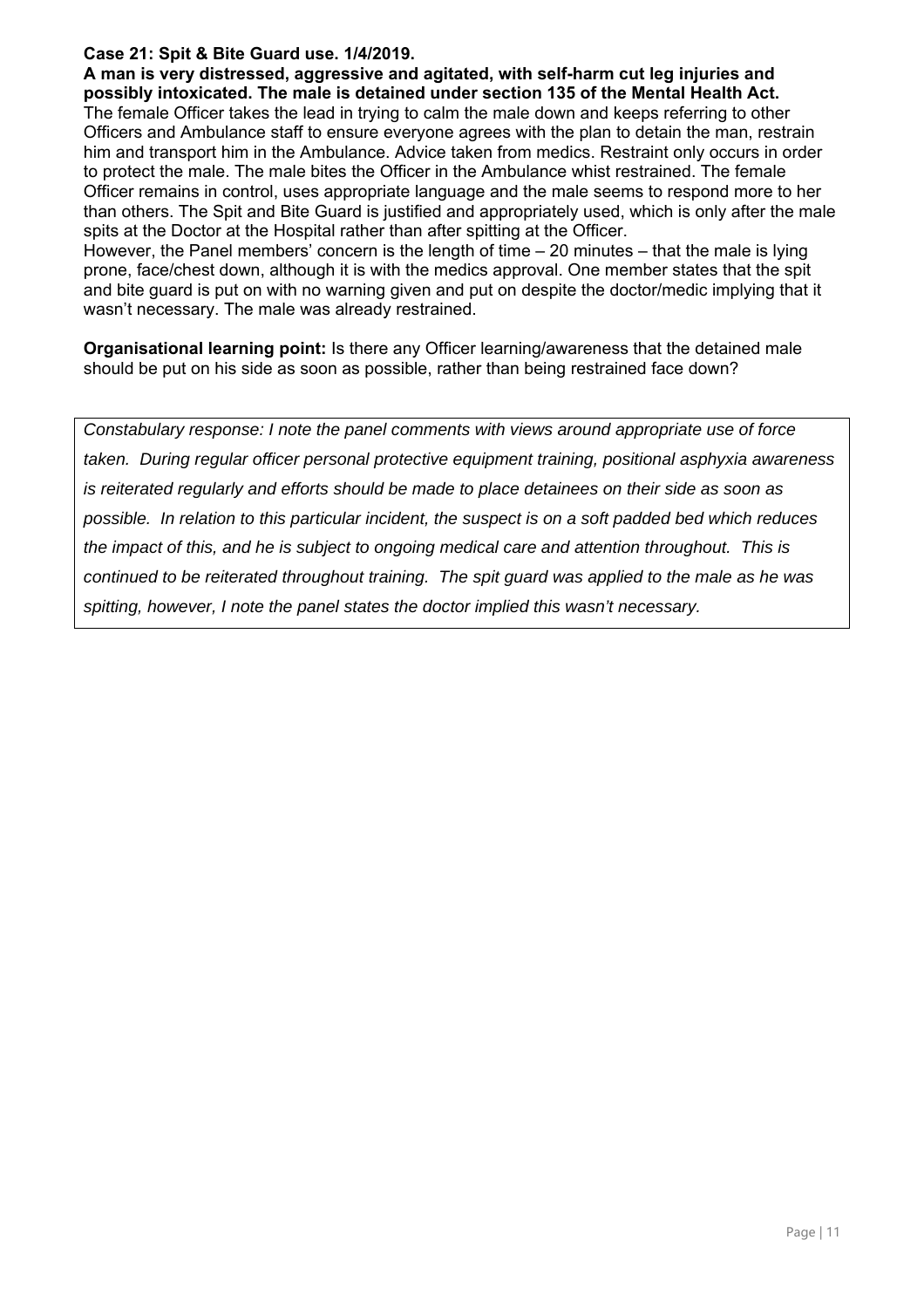#### **Taser deployment (13 cases reviewed)**

#### **Case 22: Taser fired. 15/5/2019. Weston-super-Mare.**

#### **Domestic incident. Victims telephoned their father who then called the Police.**

Good, very calm, gentle and patient approach from the Officer, which helped the children at the location. Good practice to let people know the BWV camera is on. The Officer spends time talking and explaining the reasons why the Police have arrived at the home address and the reasons for the police actions taken. The Officer tries to find solutions by saying: "What can we do to make this easier for you?" A well managed police response with ongoing dialogue and lots of warning given before the Taser firing. However, the BWV camera angle doesn't show the subject.

Panel commendation to Police Officers **Stephen 4618 ALLAN** and **David 861 WHETREN**.

**Questions:** Did the Officer consider contacting Mental Health professionals or other agencies? Were 2 Tasers required to this domestic incident?

*Constabulary response: Thank you for the panel comments and particularly good work recognised for the officers. I will ensure this is fed back to officers. Mental health triage were consulted in relation to this incident and provided guidance. In relation to the number of Tasers, this is a subjective question and will depend on the number of Taser officers available to attend the incident – any Taser deployment must be justified.* 

#### **Case 23: Taser. 30/3/2019. Wells.**

#### **Resident phones the Police about 2 males possibly fighting in a flat, with head injuries.**  One Officer is firm and sharp with the male subject – telling him to get on his knees and repeatedly saying he will be Tasered if he does not comply. One member states that the other Officer is more polite and friendly, speaking with a calm voice and talking through what is happening. The male subject takes off his belt and is aggressive. The Officer is engaging well, calmly trying to de-escalate the situation. The Officer gives ample warning before deploying the Taser. The male subject is treated with respect, even after he verbally abuses the Officers.

*Constabulary response: The Panel comments are noted with thanks and I agree with the positive de-escalation of this incident.* 

#### **Case 24: Taser red dot. 31/3/2019. 10pm.**

#### **Report of criminal damage by female subject who is bleeding.**

Female subject covered in blood. She is very distressed and becomes very fearful. She requires first aid and the Officer applies pressure to the cut hand and cleans up the cut. The Officer is concerned about the welfare of the subject. The Officers try to keep the female on the floor due to her hand injury, explaining that they don't want to hand cuff her. Only one Officer is talking (which is better than more than one Officer talking at once or not having a lead Officer). Appropriate use of the Taser red dot for the female subject's own protection because she is aggressive and threatened to kill the other man. Officers worked really well under the circumstances. Very well handled by the Officer talking to the female.

*Constabulary response: Thank you for the panel comments and it is pleasing to see some of the areas previously identified by the panel being implemented. The positive feedback is noted with thanks.* 

#### **Case 25: Taser. 24/3/2019.**

**A 999 call from a female who is reporting being assaulted by a male (partner) but she hangs up. When the Police Control Room telephone her back there is no response. Response Officers deployed.**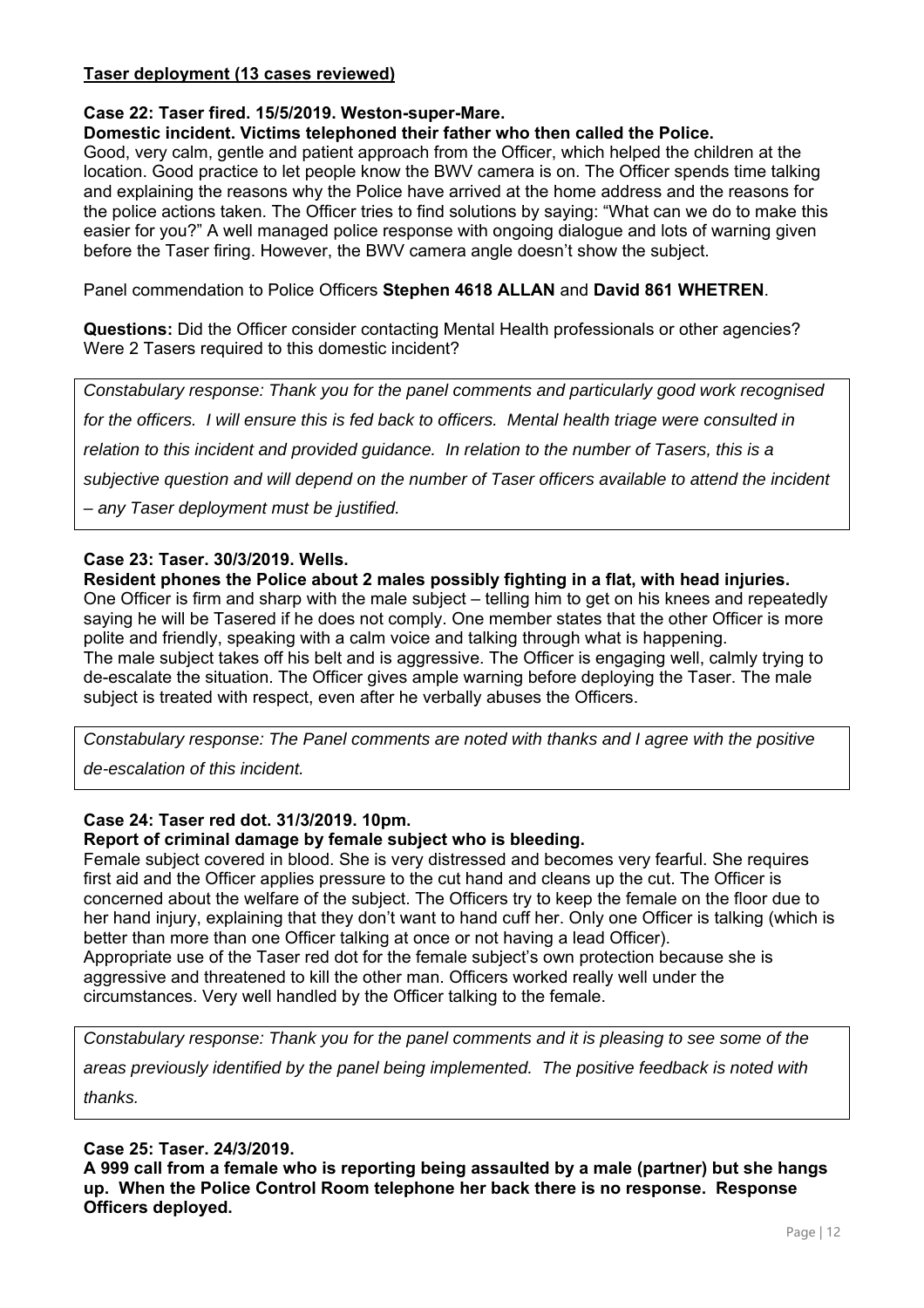Officers talk calmly to the male suspect to find out what is going on and try to reason with the male before the male threatens the Officers and when in the Police car he tries to climb into the front of the vehicle. The man and Officer get out of the car and the man runs towards the female. Police force is then used. The female Officer is very good at trying to support the female. The female disputes making the 999 call. However, maybe the Officer could have taken the female to another location to talk in private rather than talking publically that the 999 call was made by the female.

Appropriate use of Taser.

Panel Feedback Form Question: Did the Police make correct decisions throughout this episode? The answer given by 4 members is yes and by one member it is no.

**Operational point:** Is it normal practice/best policy for Police Officers to speak to the alleged victim of assault in front of the suspect that the alleged victim made a 999 call? The suspect may intimidate or abuse the victim for her phoning the Police.

*Constabulary response: The panel comments are noted with thanks in relation to the appropriate use of Taser. Usual practice is for parties to be separated in relation to a domestic incident, however, the female party was verbally abusive and stated she had called police to scare her partner. In any case, officers arrested the male on suspicion of assault and the female party was spoken to away from the male at a later stage.* 

#### **Case 26: Taser red dot. 4/5/2019.**

#### **Telephone call to Police about a male involved in a fight in a Hotel.**

Appropriate and good use of the Taser drawn to control the male and good warnings given about the Taser red dot. No concerns.

*Constabulary response: The panel comments are noted with thanks.* 

#### **Case 27: Taser**

#### **A phone call to Police about a suicidal male. Released from Hospital 2 days previously. History of aggression towards the Police.**

When the Officers reach the male he doesn't want to stop walking (backwards) in the road. The Officer spends a lot of time trying to engage calmly and gently with the male whilst giving him space. Good empathy by the Officer and use of the male's first name to make him feel like a person that matters. The Officer explains the Taser functionality and voltage if fired and the side effects that will be felt if it's fired. Officer Skuse also asks how the male is feeling and also asks if there is anything they can help him with and that they are aware that he needs space. The Officers said that they are also aware of his mental health. The Officer checked that the male is ok with the space and the Officers stop walking to see if the male will stop walking in the road too. The Officer explains to the female at the scene that the Police don't want to use the Taser but will if needed in the situation. Compliments from the Panel to Officers: **Richard 4806 Skuse**, the lead Officer and following his instructions: **Shane 4936 Jones, Natalie 1015 Thatcher and Sam 2031 Parker**. As mentioned in the Summary Points section above.

**Organisations Learning suggestion:** This case and BWV footage would be a very good example to be shown at future Taser training sessions. As mentioned in the Summary Points section above.

*Constabulary response: Thank you for the panel comments and particularly good work recognised for officers. I will ensure this is fed back to the officers. I will note this footage as recognised good practice by the panel in relation to Taser deployments.*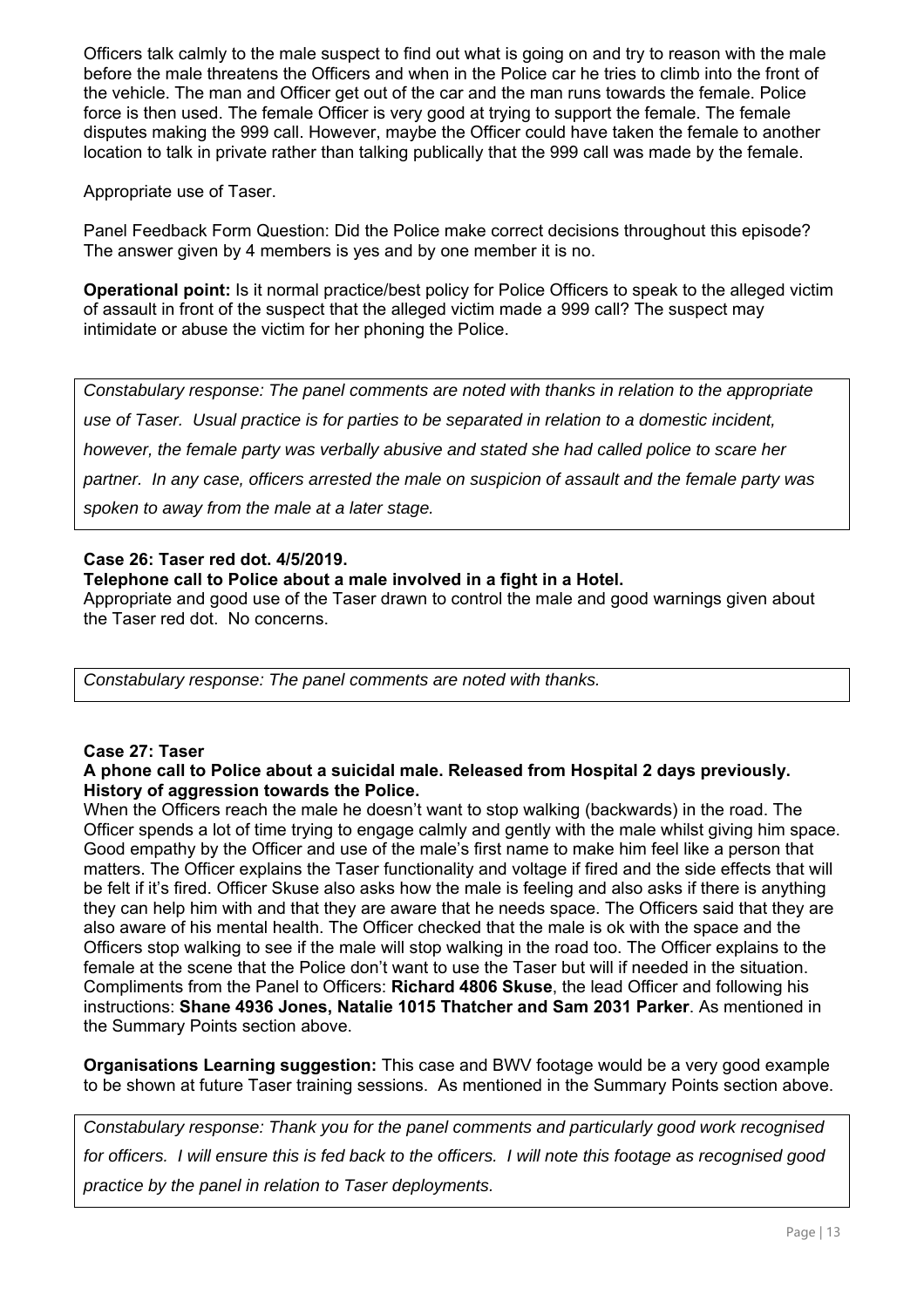### **Case 28: Taser fired. 26/3/2019**

#### **2 fights in public. Smashed Police car window. Male suspect thought to be holding a knife in his hand. Threatening Officers.**

Officers try to deal with the situation as well as possible considering the damage to the Police vehicle and threats with the object. The male is apprehended.

Officers say "put it down" repeatedly but the male refuses. The suspected knife is actually a music item.

Panel member concerns are: The Officer firing the Taser didn't have BWV switched on. The Taser deployment and fire is very quick into the incident. A Panel member doesn't think that the male would have heard the Police Officer. The Officers may have been able to avoid Tasering the male suspect by asking him to "put the object down or you will be Tasered". Panel members are unclear if any Taser use warning was given. Also, Panel members feel that the Officers are not as calm as the other cases reviewed. There is lots of high energy/shouting.

*Constabulary response: I note the panel comments regarding the Taser deployment. The officers suspected the item held was a knife and could not have known this was not the case – officers* 

*clearly asked the male to put the item down and he refused. He then took a combative stance when* 

*officers approached. Having reviewed the footage, officers did give a Taser warning prior to the deployment.* 

## **Case 29: Taser fired. 4/5/2019.**

**Vehicle fail to stop incident.** 

Appropriate use of Taser – fired twice – the second firing after the detained male suspect runs away. The Officers kept control of the situation and the Officer explains why the male suspect has been Tasered.

However, Panel members note that the situation is very tense. Members have concerns that the male is held prone, face-down, and pressure is put on his body by the Police Officer.

**Operational learning point:** Is best practice to restrain a suspect when prone, on their side rather than in a face-down position?

*Constabulary response: Thank you for the panel comments. Similar to the earlier incident,* 

*positional asphyxia is an area reiterated during training and this will be fed back to our learning and* 

*development department for further awareness around this.* 

#### **Case 30: Taser red dotted. 18/4/2019.**

**A report of a domestic incident. History of violence by homeless 21 year old male, currently on bail for assaulting another person. ADHD/Aspergers.** 

The male has a dog with him. There is early effort made by the Officers to accommodate the male's reported ADHD condition. One Officer is holding the male but he is struggling. The Taser red dotting is used only to control the situation and it works. The Officer shouts "Taser". The male is aggressive, with a chain wrapped around his hands. The male is successfully restrained. The Panel members view the Officers Statement and agree that the Taser red dot is justified. The Taser is not fired. There are no negative points of concern for the Panel members.

*Constabulary response: I note the panel comments with thanks and positive feedback regarding the Taser deployment.* 

#### **Case 31: Taser red dot. 22/4/2019. Hanham, Bristol.**

**A caller to the Police reports witnessing a driver reversing their car and hitting 2 other vehicles then driving off/failing to Stop. The driver may be intoxicated and the occupants may have swapped seats.** 

The Taser drawn and red dotting (not fired) assisted the other Officers' efficiently detaining the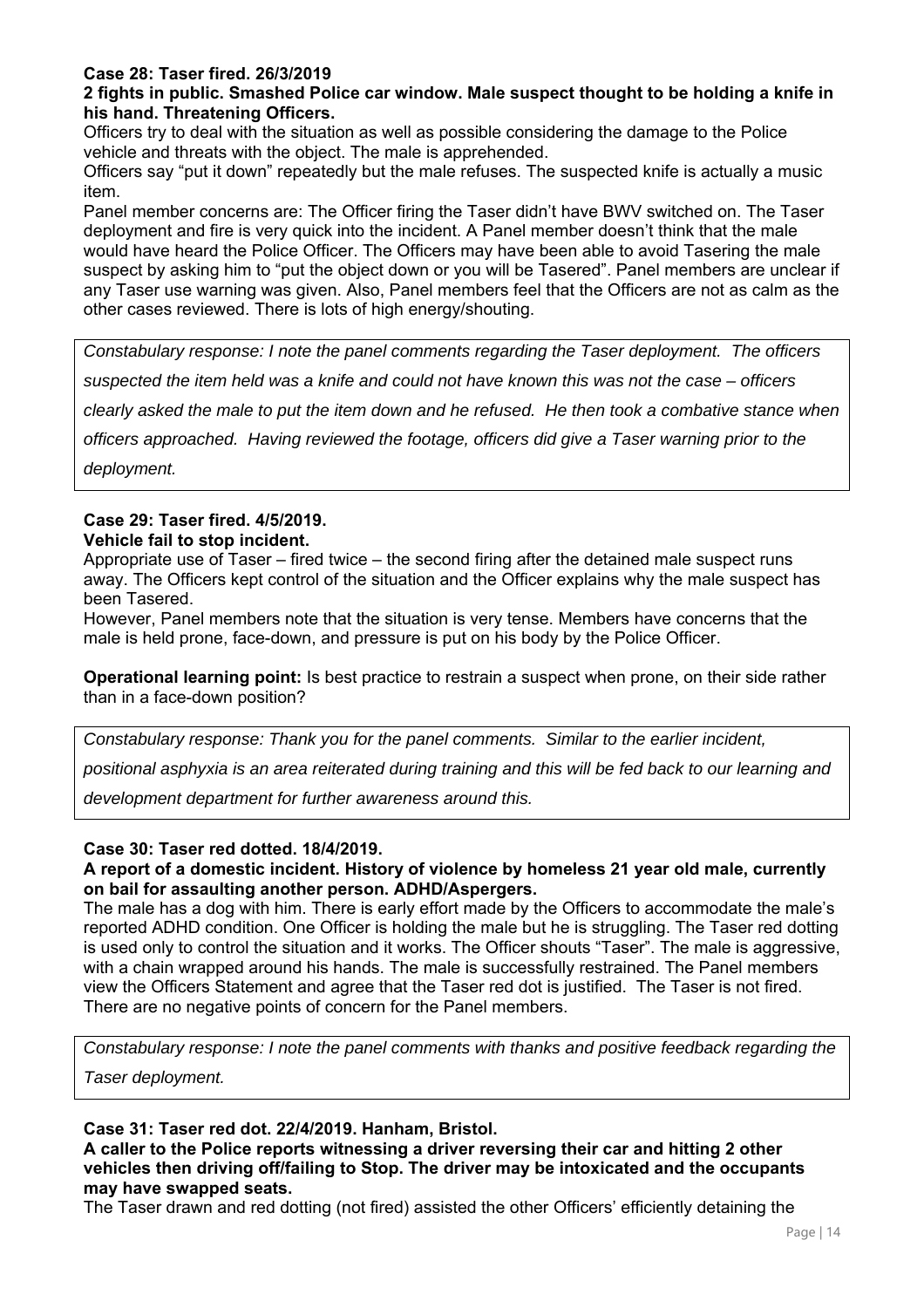driver. The red dot has immediate impact in controlling the situation. There are no negative points of concern for the Panel members.

*Constabulary response: I note the panel comments with thanks and positive feedback regarding the* 

*Taser deployment.* 

#### **Case 32: Taser fired. 24/4/2019.**

#### **Report of domestic abuse. Male's hands around throat of victim. Suspect left the premises and then returned.**

The situation is contained by the Officers and the male is not harmed. The Officer takes time to listen to the alleged offender and his version of events before going to the victim/caller. However, no verbal warning is heard on the BWV footage of the Taser before its firing. Also of main concern is whether there is adequate attempts at de-escalation. The situation escalated quickly, possibly due to substance misuse? The male doesn't want to sit in the Police car. An Officer gets hit.

**Points for review:** Could more have been done to de-escalate the situation before the handcuffs are used? Is this a good example of controlling a situation?

**Organisational learning point:** The issue is de-escalation. The Constabulary Lead Taser Trainer Karl Waltho's views are of interest to Panel members. Would the BWV footage be used as an example of good practice?

*Constabulary response: Thank you for the panel comments. I have requested that Lead Taser Trainer Karl Waltho review the BWV as requested.* 

*He has assessed this as a difficult situation. Karl felt it is difficult to tell what level of de-escalation could have been attempted above what the officer attempted. The officer explained that he wanted to detain him so that enquiries could be made with the caller. The subject assumed he was going to be arrested. The application of handcuffs was a prudent approach given the allegations of domestic assault and the subject's comments about restraining the third party. Given the sudden escalation and assault the attempted application of handcuffs would appear to be justified.* 

*The warning prior to the Taser use would have been pointless in the circumstances. Karl advised that he wouldn't necessarily use this as an example of de-escalation we have better outcomes at other incidents.*

#### **Case 33: Taser fired. 24/4/2019.**

#### **Theft of motor vehicle. Car pursuit. Occupants make off on foot.**

The Officer tells the male to stop and he refuses. There is a foot chase. One of the four Panel member states that the Taser use seems justified based on Police written notes which are used because there is limited information on the BWV footage as the camera is switched on late into the incident. Another Panel member states that the use of Taser seems excessive for a potential car theft. No threat is seen to the public or to Police Officer. The Taser is fired to stop someone running away. Taser is fired twice because the first doesn't work. Then PAVA spray is used. The second Taser firing works and the sole Officer tries to remove the barb. There is a lack of additional BWV footage to support the Police database notes.

**Question:** What is the approved professional practice for Taser firing if a person is running away?

**Point for review:** The BWV is not on all the time of the incident. There is no BWV before or during the foot chase. No BWV of the car pursuit or the suspect's decamp from the vehicle.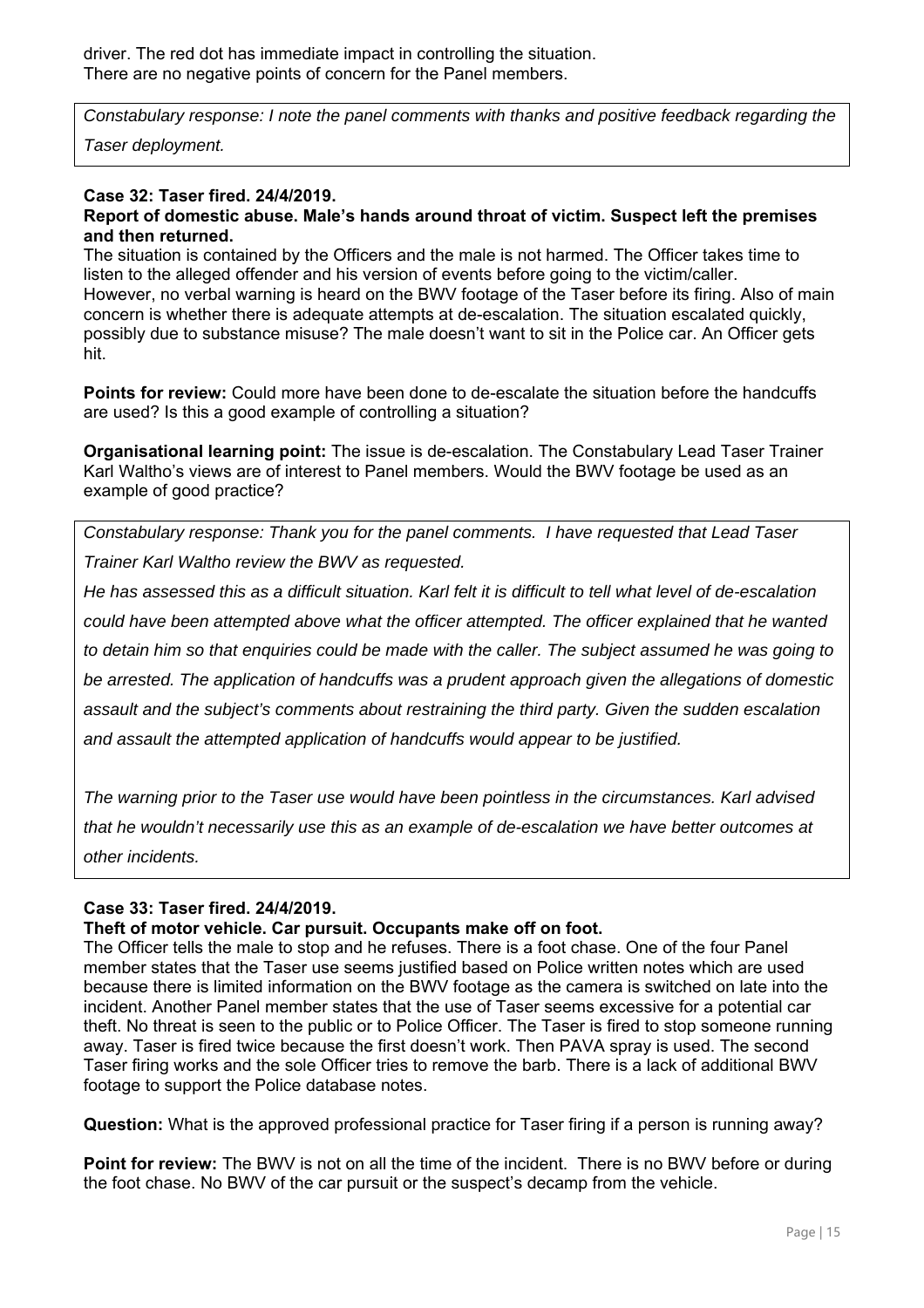*Constabulary response: Thank you for the panel comments and feedback in relation to the limited availability of BWV. This again forms part of common themes and reiteration of consistent use – this is taking place during training roll out for officers as previously mentioned.* 

*Section 3 of the Criminal Law Act 1967 states "A person may use such force as is reasonable in the circumstances in the prevention of crime, or in the effecting or assisting in the lawful arrest of offenders or suspected offenders, or of persons unlawfully at large"* 

*Regarding the approved professional practice for use of Taser, this notes that it is not practicable or* 

*possible to provide a definitive list of circumstances where a Taser would be appropriate. The* 

*information and intelligence informing the decision to deploy an officer with a Taser is significantly* 

*lower than that required to inform its use. A direction to deploy an officer with a Taser to an incident* 

*should not be seen as an instruction to use the device, this remains a decision for the individual officer for which they remain accountable.* 

On this occasion the officer has provided rationale for its use due to the male making sustained

efforts to evade lawful custody.

### **Case 34: Taser fired. 24/4/2019. 11.47 pm.**

#### **Pub Landlord phones Police about 2 males fighting outside pub/chip shop.**

Effective and appropriate use of Taser. The 2 males refuse to stop fighting. An Officer warning is given before the Taser is fired. From the Niche Police database notes, the use of Taser is to prevent further injury to the males fighting or against the Officers. Clear instructions are given by the Officer, including: Don't move. You are still connected to the Taser. If you move it will be taken as resistance and the Taser will be used again.

However, the negative points of the case are that the BWV needed to be switched on earlier, before the Officers exited their Police vehicle.

*Constabulary response: I note the panel comments with thanks and positive feedback regarding the Taser deployment. The feedback around the earlier turning on of BWV forms part of regular themes and has been reiterated during recent officer training.*